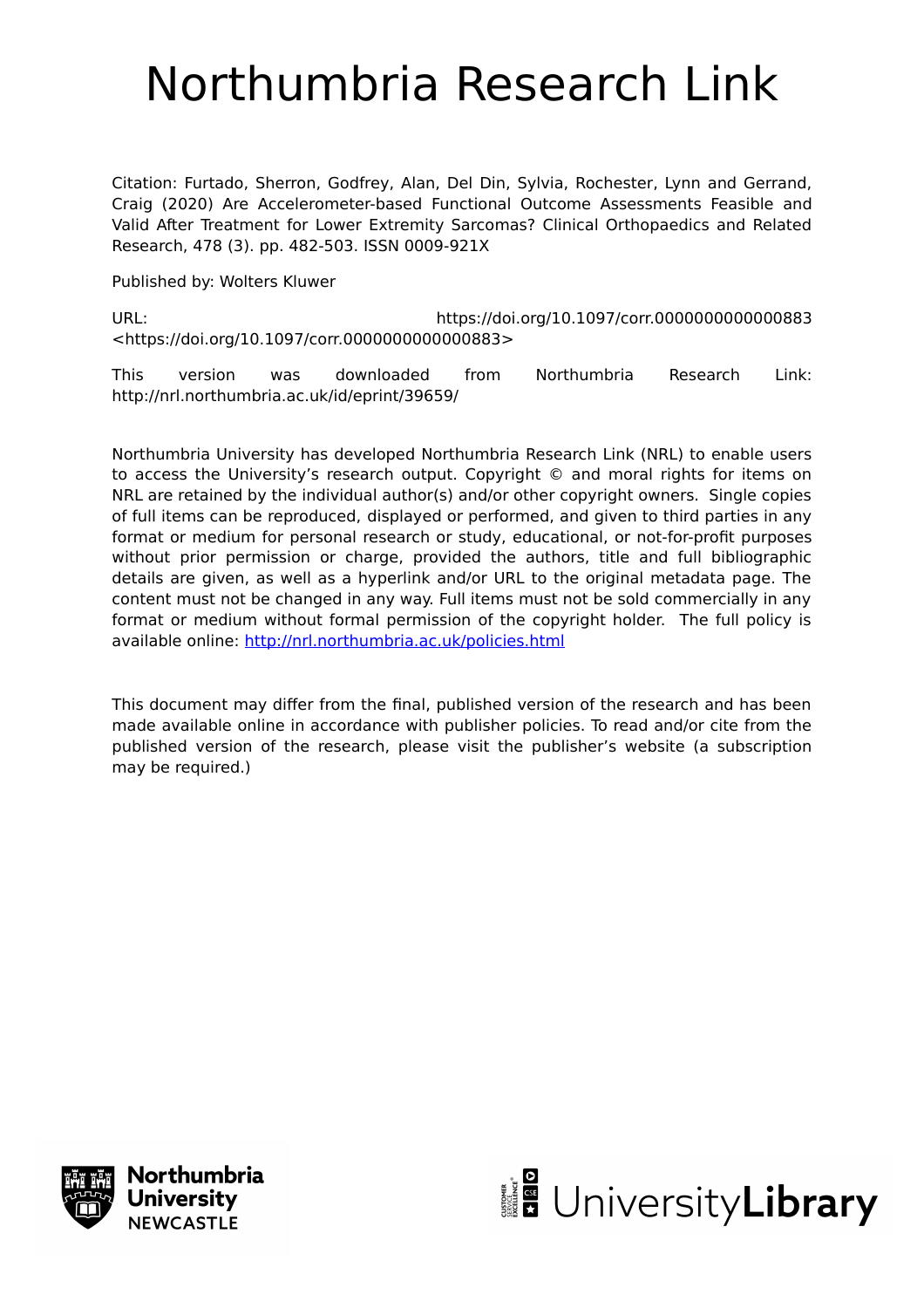# **Are Accelerometer-based Functional Outcome Assessments Feasible and Valid After Treatment for Lower Extremity Sarcomas?**

Running title: Balance and Gait Assessment in Sarcoma

Sherron Furtado PhD, MSc, BPTh, Alan Godfrey PhD, Silvia Del Din PhD, Lynn Rochester PhD, Craig Gerrand MBChB, FRCSEd, MD, MBA

S. Furtado North of England Bone and Soft Tissue Tumor Service, Department of Orthopaedics, Freeman Hospital, Newcastle Upon Tyne, United Kingdom

# A. Godfrey

Computer and Information Science Department, Northumbria University, Newcastle upon Tyne, UK

# S. Del Din, L. Rochester

Institute of Neuroscience/Newcastle University Institute for Ageing, Clinical Aging Research Unit, Campus for Ageing and Vitality, Newcastle University, Newcastle upon Tyne, UK

L. Rochester Newcastle upon Tyne Hospitals NHS Foundation Trust, Newcastle upon Tyne, UK

#### C. Gerrand

The London Sarcoma Service, Royal National Orthopaedic Hospital NHS Trust, Stanmore, UK

The institution of one or more of the authors (AG, LR) has received, during the study period, funding from the National Institute for Health Research (NIHR) Newcastle Biomedical Research Centre and Unit based at Newcastle upon Tyne Hospitals NHS Foundation Trust and Newcastle University. The institution of one or more of the authors (AG, SDD, LR) has received, during the study period, funding from the NIHR Newcastle Clinical Research Faculty infrastructure funding. The institution of one or more of the authors (CG, SF) has received, during the study period, funding from the Children with Cancer UK Charity, Sarcoma UK Charity, and Shear's Foundation and Research and Capability (RCF).

All ICMJE Conflict of Interest Forms for authors and *Clinical Orthopaedics and Related Research®* editors and board members are on file with the publication and can be viewed on request.

*Clinical Orthopaedics and Related Research®* neither advocates nor endorses the use of any treatment, drug, or device. Readers are encouraged to always seek additional information, including FDA approval status, of any drug or device before clinical use.

Each author certifies that his or her institution approved the human protocol for this investigation and that all investigations were conducted in conformity with ethical principles of research.

This work was performed at the major clinic sites and Human Movement Room at the North of England Bone and Soft Tissue Tumor Service, Newcastle Upon Tyne Hospitals NHS Foundation Trust, UK.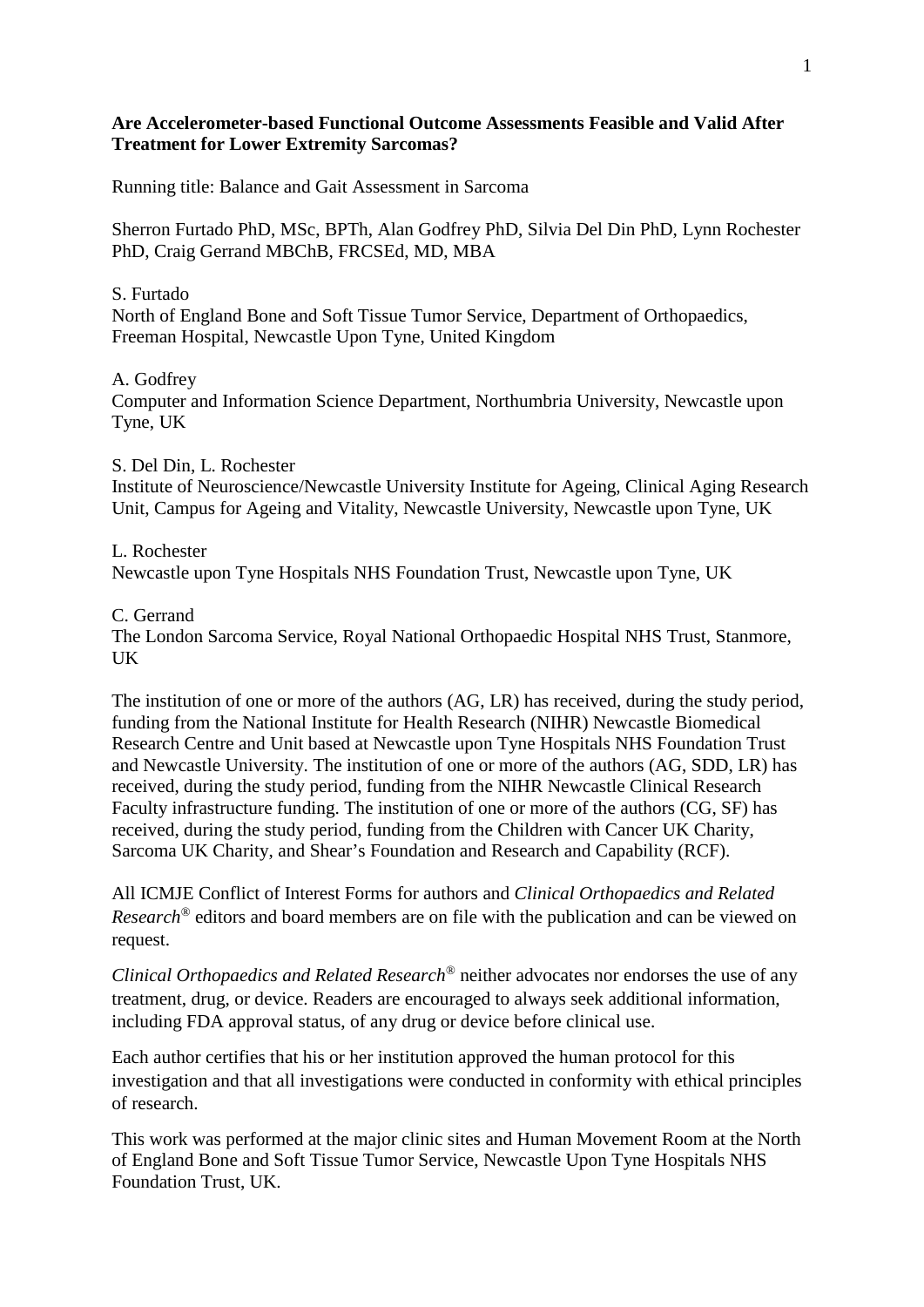S. Furtado ⊠ Therapies, JRU Sarcoma Unit Royal National Orthopaedic Hospital NHS Trust Brockley Hill Stanmore Middlesex HA7 4LP United Kingdom Email: [sherron.furtado@nhs.net](mailto:sherron.furtado@nhs.net)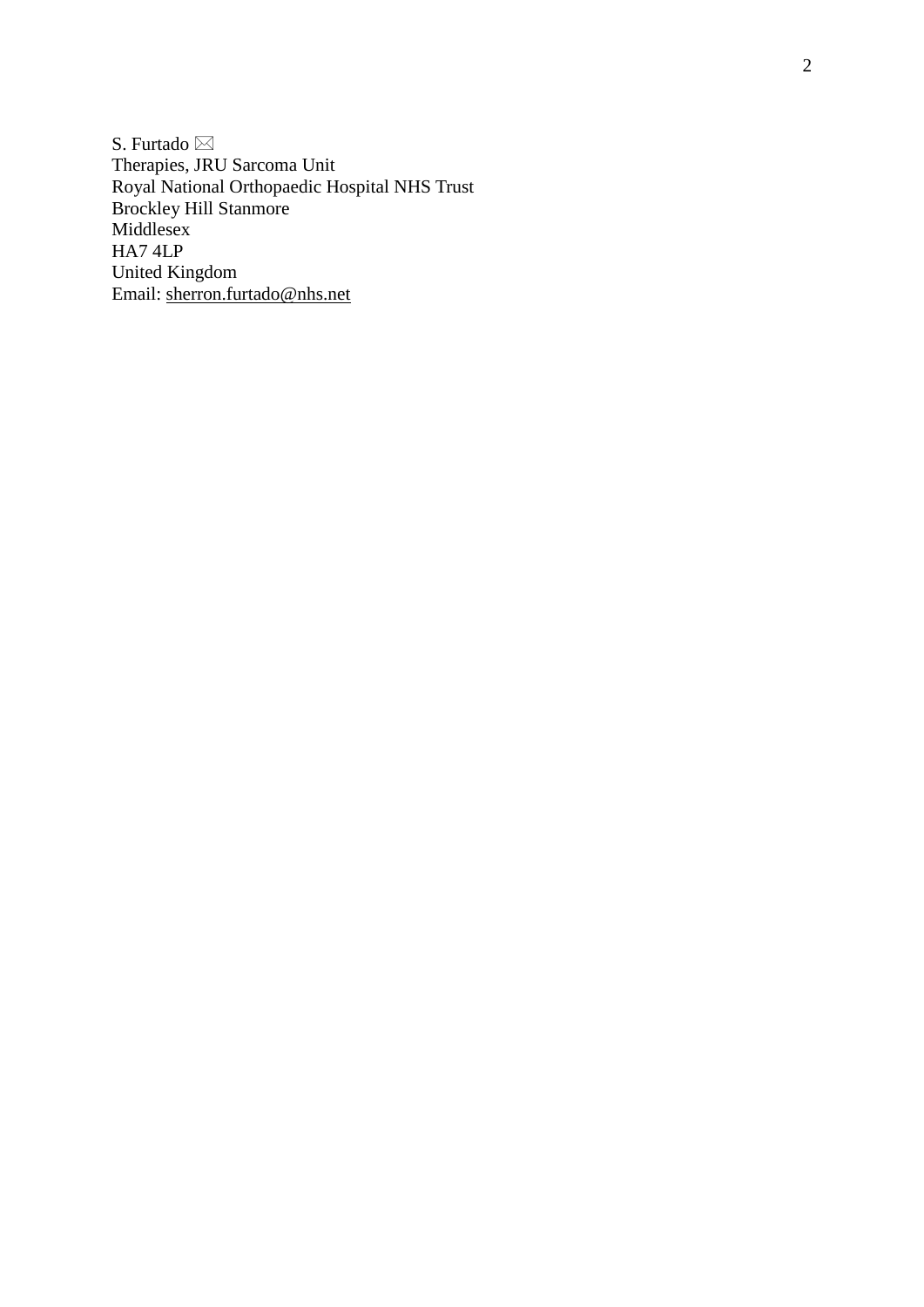#### **Abstract**

 *Background* Aspects of physical functioning, including balance and gait, are affected after surgery for lower limb musculoskeletal tumors. These are not routinely measured but likely are related to how well patients function after resection or amputation for a bone or soft tissue sarcoma. Small, inexpensive portable accelerometers are available that might be clinically useful to assess balance and gait in these patients, but they have not been well studied.

 *Questions/purposes* In patients treated for lower extremity musculoskeletal tumors, we asked: (1) Are accelerometer-based body-worn monitor assessments of balance, gait, and timed up and go tests (TUG) feasible and acceptable? (2) Do these accelerometer-based body-worn monitor assessments produce clinically useful data (face validity), distinguish between patients and controls (discriminant validity), reflect findings obtained using existing clinical measures (convergent validity) and standard manual techniques in clinic (concurrent validity)?

 *Methods* This was a prospective cross-sectional study. Out of 97 patients approached, 34 adult patients treated for tumors in the femur/thigh (19), pelvis/hip (3), tibia/leg (9), or ankle/foot (3) were included in this study. Twenty-seven had limb-sparing surgery and seven underwent amputation. Patients performed standard activities while wearing a body-worn monitor on the lower back, including standing, walking, and TUG tests. Summary measures of balance (area [ellipsis], magnitude [Root Mean Square (RMS)], jerkiness [jerk], frequency of postural sway below which 95% of power of acceleration power spectrum is observed [f95 of postural sway], gait [temporal outcomes, step length and velocity], and TUG time were derived. Body-worn monitor assessments were evaluated for feasibility by investigating data loss and patient-reported acceptability and comfort. In addition, outcomes in patients were compared with datasets of healthy controls collected in parallel studies using identical methods as in this study to assess discriminant validity. Body-worn monitor assessments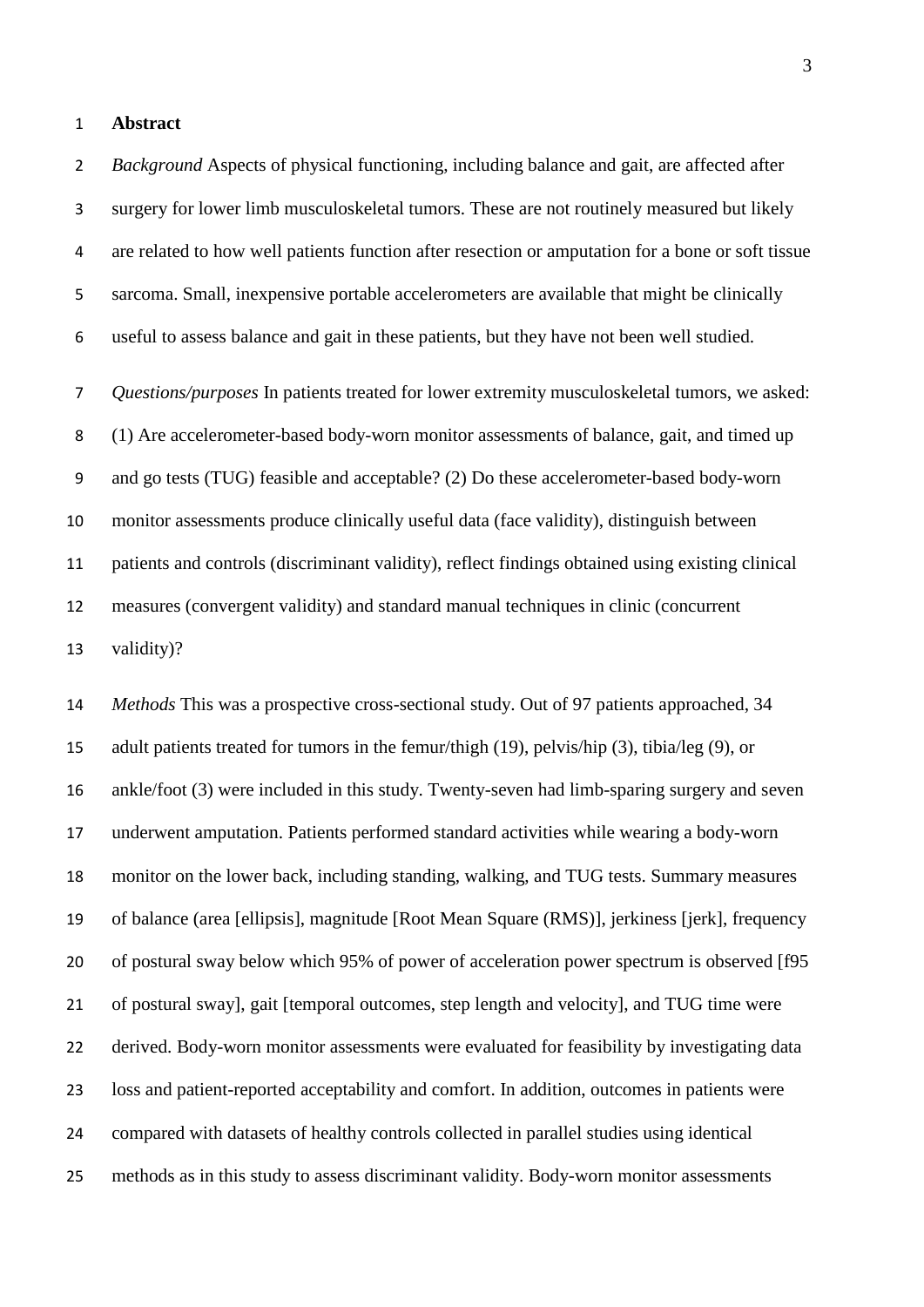were also investigated for their relationships with routine clinical scales [Musculoskeletal Tumour Society Scoring system (MSTS), Toronto Extremity Salvage Score (TESS), Quality of life-Cancer survivors [QoL-CS)] to assess convergent validity and their agreement with standard manual techniques (video and stopwatch) to assess concurrent validity.

 *Results* Although this was a small patient group, there were initial indications that body-worn monitor assessments were well-tolerated, feasible to perform, acceptable to patients who responded (19 of 20 [95%] found the body-worn monitor acceptable and comfortable and 17 of 20 [85%] found it user-friendly), and produced clinically useful data comparable to the evidence. Balance and gait measures distinguished patients and controls (discriminant validity), for instance balance outcome (ellipsis) in patients (0.0475; 95% confidence interval 36 [CI] 0.0251-0.0810  $\text{m}^2/\text{s}^4$ ) was affected compared with controls (0.0007; 95% CI, 0.0003-37 0.0502 m<sup>2</sup>/s<sup>4</sup>; p = 0.001). Similarly gait outcome (step time) was affected in patients (0.483; 95% CI, 0.451–0.512 seconds (s)) compared with controls (0.541; 95% CI, 0.496–0.573 s; p < 0.001). Moreover, body-worn monitor assessments showed significant relationships with 40 existing clinical scales (convergent validity), for instance ellipsis with MSTS ( $r = -0.393$ ;  $p =$  0.024). Similarly, manual techniques showed excellent agreement with body-worn monitor assessments (concurrent validity), for instance stopwatch time 22.28 +/- 6.93 s with iTUG time 43 21.18 +/- 6.23 s (ICC agreement = 0.933;  $p < 0.001$ ). P  $< 0.05$  was considered statistically significant.

 *Conclusions* Although we had a small, heterogeneous study patient population, this pilot study suggests that body-worn monitors might be useful clinically to quantify physical functioning in patients treated for lower extremity tumors. Balance and gait relate to disability and quality of life. These measurements could provide clinicians with useful novel information on balance and gait, which in turn can guide rehabilitation strategies.

*Level of Evidence* Level III, diagnostic study.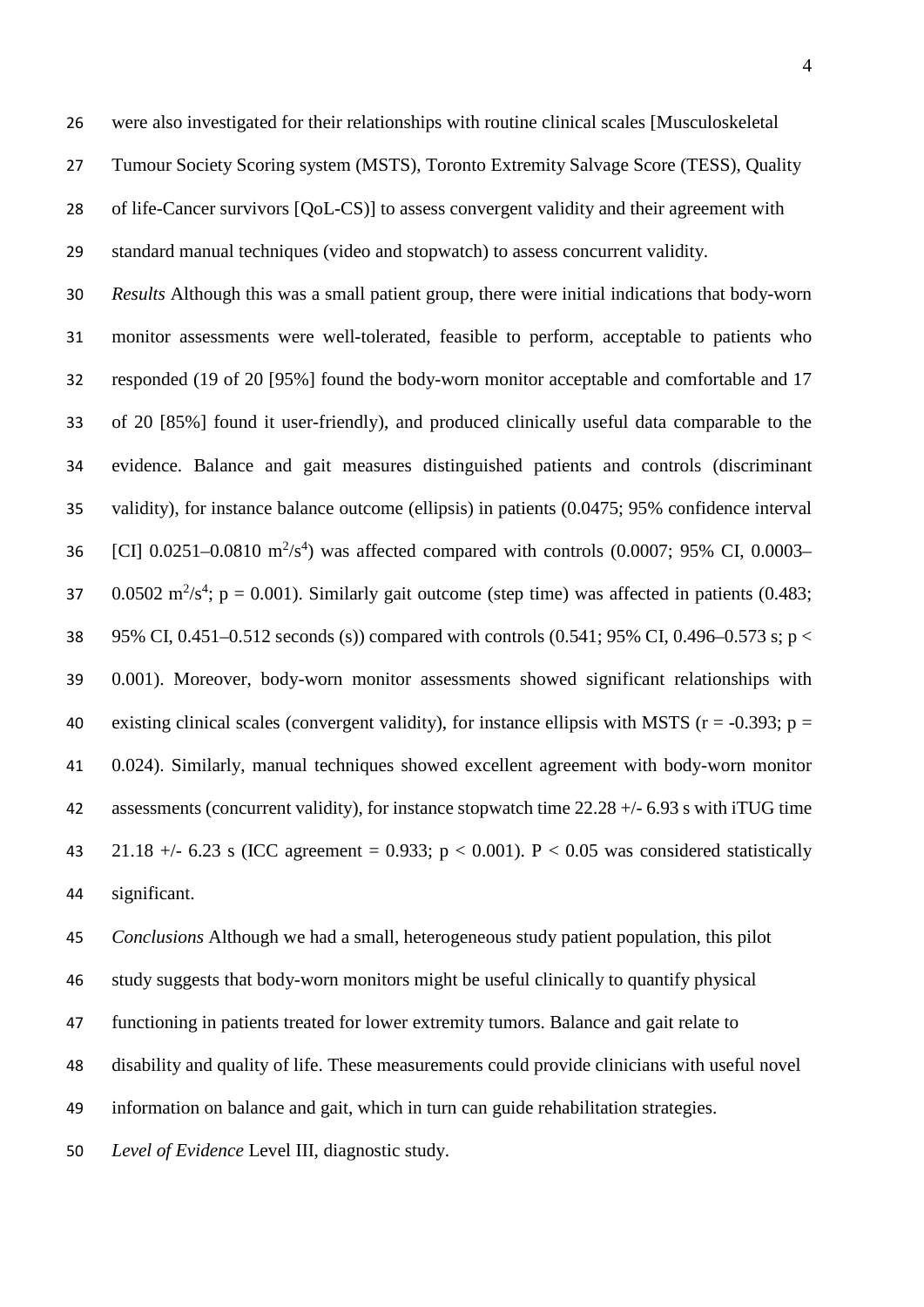#### **Introduction**

 Surgical resection or amputation, chemotherapy, and radiotherapy for musculoskeletal tumors in the pelvis and lower extremity have a detrimental impact on the locomotor system [5]. The impaired balance and gait that result [9, 11] often lead to reduced mobility, lack of confidence, loss of adaptive mechanisms to maintain the body in space, and falls [45, 57]. Despite this, balance and gait assessments are not part of routine clinical practice [19]. Balance and gait can be clinically assessed by visual examination or patient-completed scales [20, 52]. However, these methods are subjective, may not detect subtle abnormalities, and some have ceiling effects [25]. Furthermore, difficulties in interpreting results can complicate rehabilitation delivery [25]. Objective functional assessments are therefore potentially useful after sarcoma treatment [19]. Simple tests of balance, gait, or other composite measures, such as the timed up and go (TUG) test, may reflect objective physical capability and fall risk [29, 37, 56].

 Despite this, there remains a deficit of valid and reliable objective balance and gait assessments for these patients [19]. A low-cost, accelerometer-based, body-worn monitor has been able to provide valid objective balance and gait data in other patient cohorts [13, 23, 27, 42] and could be of value for monitoring and guiding rehabilitation of sarcoma patients. Different outcome measures are often used to capture outcomes, however, good measures are those that demonstrate accuracy and validity [34, 47, 51]. Body-worn monitors have been sensitive to disability and could detect mild balance differences between patients and controls in diabetic neuropathy [54] and untreated Parkinsonism [37]. Hence, these could be particularly useful in patients treated for a musculoskeletal tumor with mild function abnormalities. Furthermore, it is key to understand whether body-worn monitors are able to satisfy other indicators of validity [34, 47, 51], for example provide clinically useful data,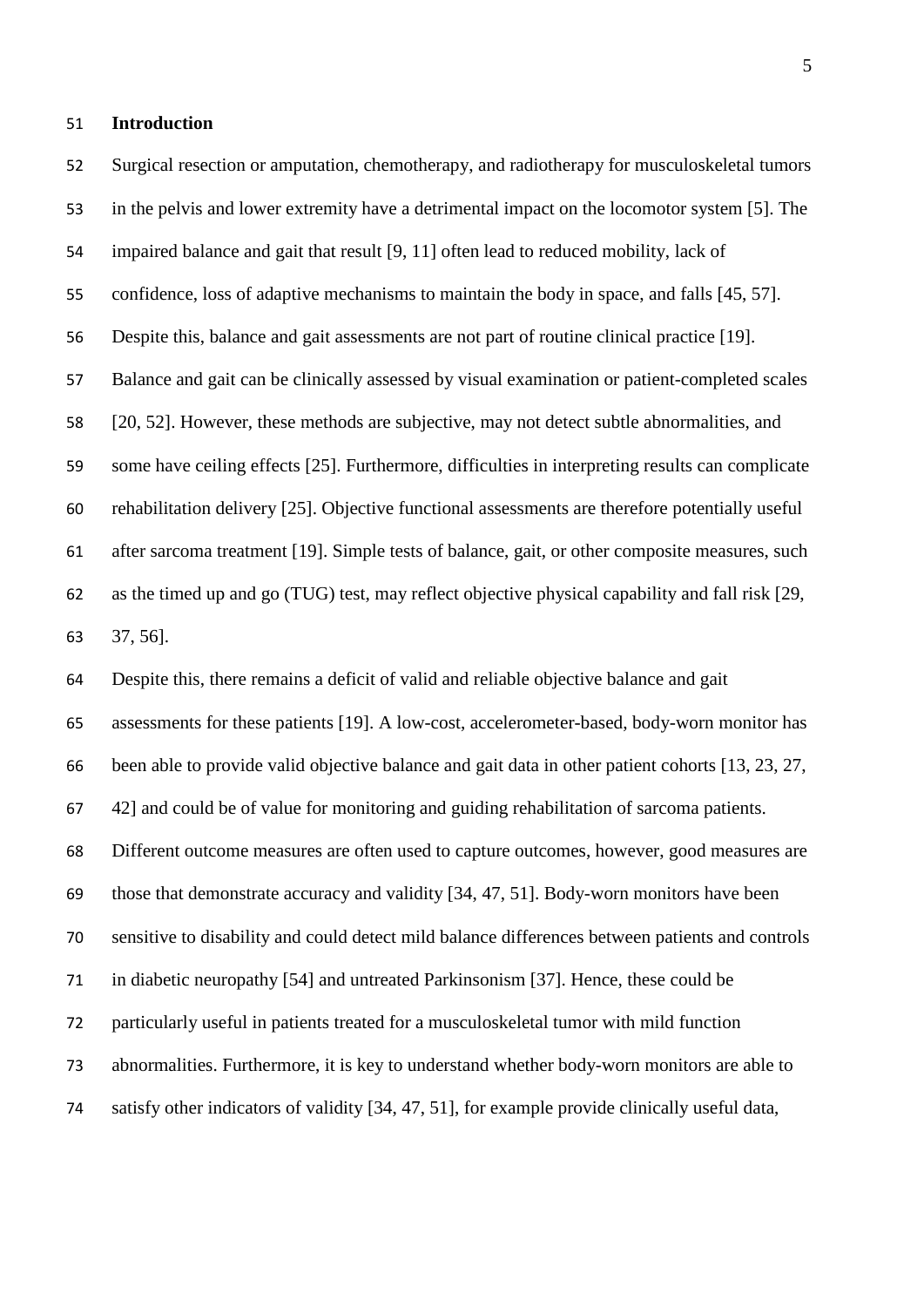distinguish sarcoma patients from controls, capture disease-specific outcomes and agree with standard clinic assessments.

 Therefore, in patients treated for lower extremity musculoskeletal tumors, we investigated: (1) Are accelerometer-based body-worn monitor assessments of balance, gait, and timed up and go tests (TUG) feasible to use and acceptable? (2) Do these accelerometer-based body- worn monitor assessments produce clinically useful data (face validity), distinguish between patients and controls (discriminant validity), reflect findings obtained using existing clinical measures (convergent validity) and standard manual techniques in clinic (concurrent

validity)?

#### **Patients and Methods**

 The study was approved by the National Research Ethics committee (NREC) (Reference: 13/NE/0296) and the Newcastle upon Tyne Hospitals NHS Foundation Trust, Research and

Development department (Reference: 6801). The study was conducted according to Ethical

Standards of Helsinki declaration and good clinical practice guidelines.

*The Patient Group*

90 We recruited a convenience sample of 34 adult patients (age  $\geq$  18 years) from the North of England Bone and Soft Tissue Tumor Service, which is located in Newcastle upon Tyne Hospitals NHS Foundation Trust. A convenience sampling of patients was performed to enroll patients who were treated for lower extremity sarcomas. We used this type of sampling in this study to establish proof of concept of the use of body-worn assessments in this clinical group. We included patients if they had undergone treatment, including limb-sparing surgery or amputation and/or radiotherapy, for a lower extremity bone or soft tissue tumor at the iliac crest or below. We excluded patients if they were undergoing active treatment, had benign bone or soft tissue tumors, were unable to take part because of cognitive or physical incapacity, or refused to participate (Fig. 1). All patients provided written informed consent.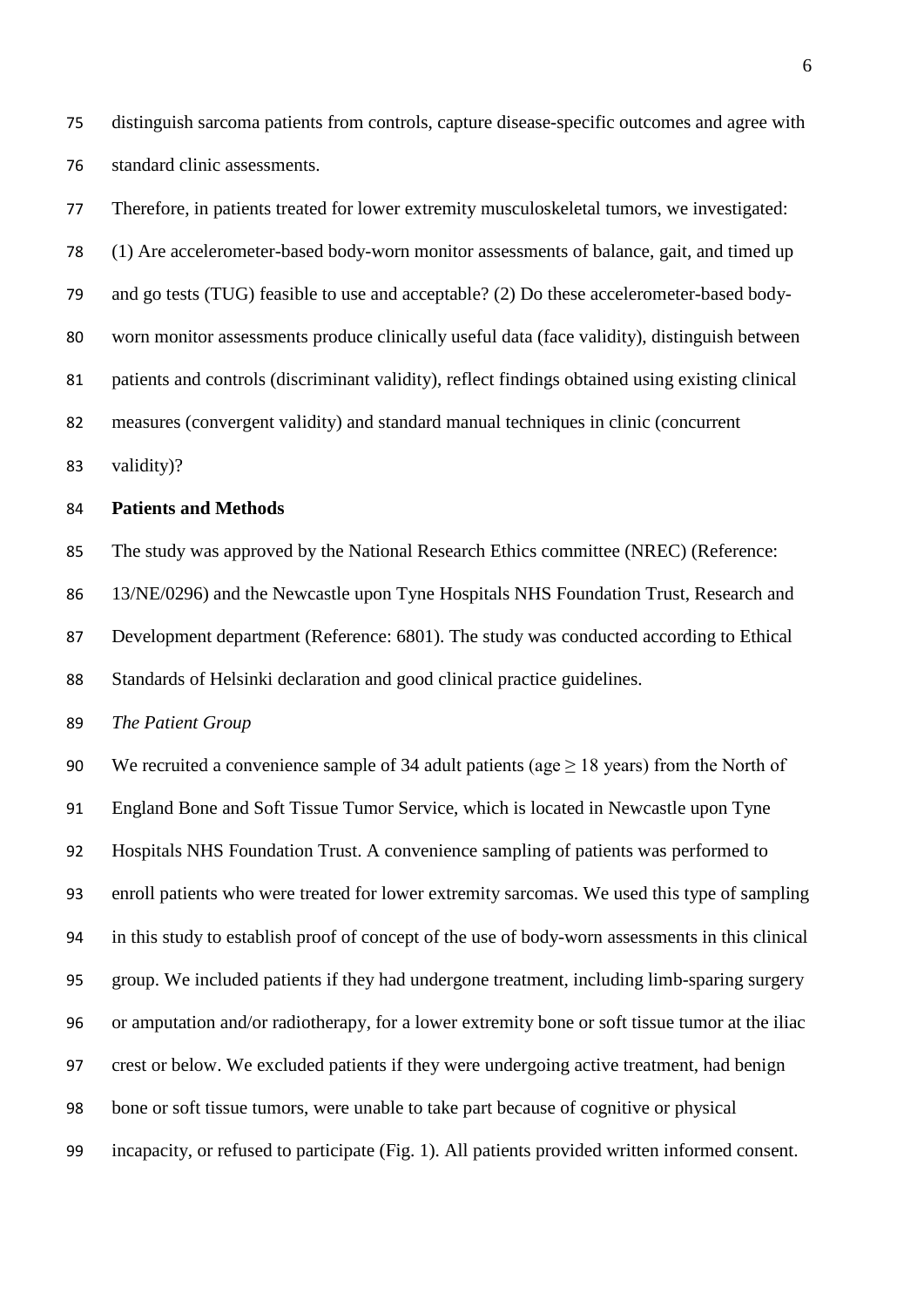We collected demographics and clinical characteristics, including diagnosis, treatments, and 101 time since surgery.

*Assessments Using Existing Clinic Measures*

Patients completed established measures of disability (Toronto Extremity Salvage Score

[TESS]) [8], impairment (Musculoskeletal Tumor Rating System [MSTS] [14, 15]), and

quality of life (Quality of life-Cancer survivors [QoL-CS] [16]) at their point of assessment

(Table 1).

*The Healthy Control Group*

 Healthy controls from other parallel studies (NREC: 12/NE/0319 and NREC: 09-H0906-82/ 08-H0906-147) provided age-matched references for comparison [33, 61]). Healthy control data, collected by research staff using the same body-worn monitor assessments as our study (described in sections below) were used to compare against the patient group. The healthy control data was collected in the following parallel studies: (1) Pilot work exploring the potential use of the XSens and Open Movement Sensor Device for the Assessment of Osteoarthritis (Osteoarthritis study) which included young healthy control data (age, 19-35 years) (for balance and gait outcomes). (2) Incidence of Cognitive Impairment in Cohorts with Longitudinal Evaluation—GAIT (ICICLE-GAIT) study. This study was a collaborative project with ICICLE-PD, an incident cohort study (Incidence of Cognitive Impairment in Cohorts with Longitudinal Evaluation — Parkinson's disease) that was conducted between June 2009 and December 2011 [33, 61]. It included middle-aged and elderly healthy control data (age, 36-90 years) (for balance and gait outcomes).

 To ensure unbiased comparisons, healthy controls were randomly selected from the control datasets. The protocols for body-worn monitor assessment and data processing in patients and controls were identical. We compared demographics such as age, gender, and BMI between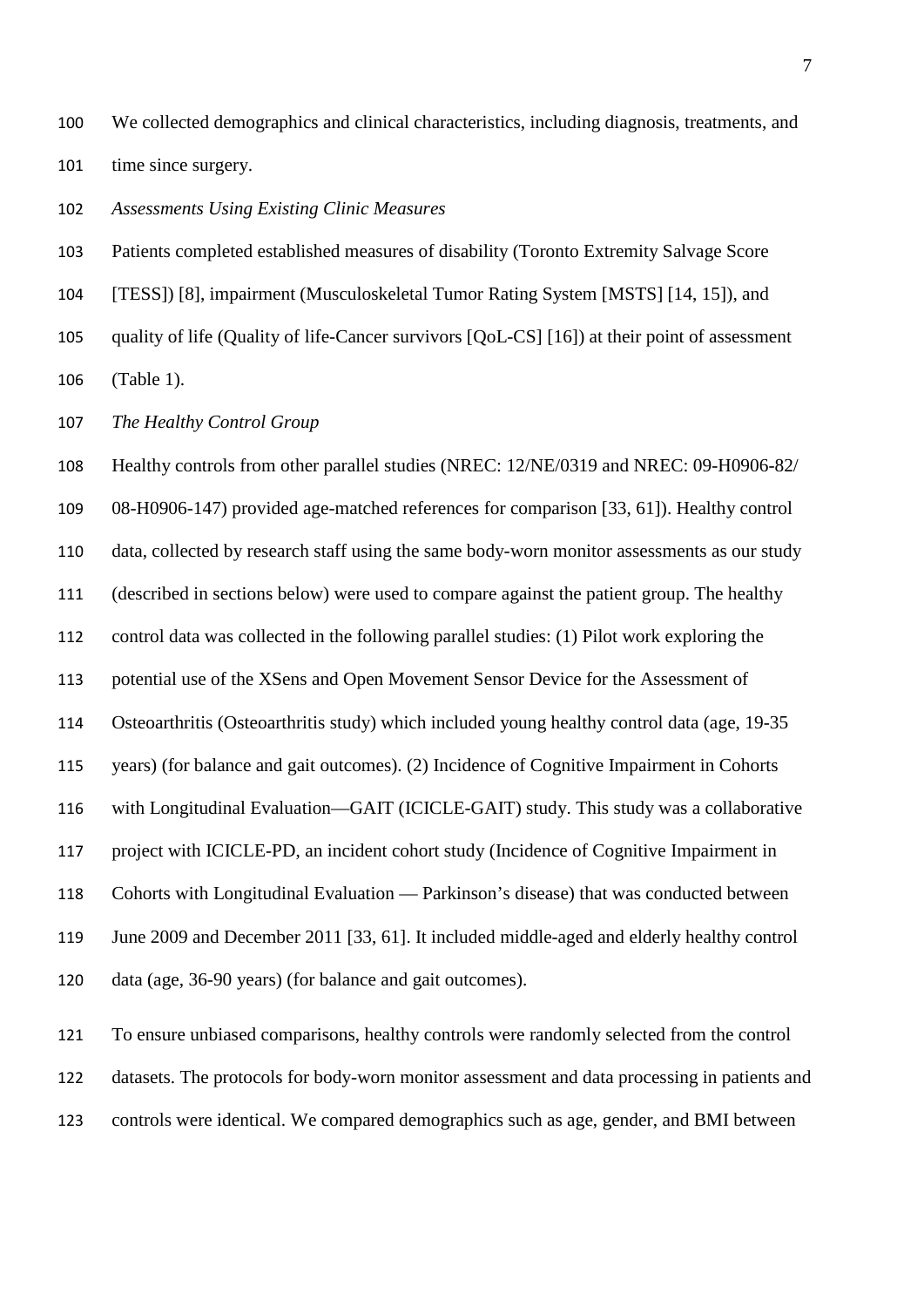- 124 patient and control groups to ensure no differences were present between groups ( $p > 0.05$ ).
- This was performed to eliminate the confounding effect of demographics on outcomes.

*Assessment of Activities Using Manual Techniques*

Stopwatch

 We assessed the amount of time it took patients to complete 7-meter TUG test with a manual technique (stopwatch) [59]; this test was referred to as "Stopwatch TUG time." We started the stopwatch with the patient sitting upright on a chair and tracked the time it took for the patient to complete five components: standing up, walking 7 meters, and turning around, walking back 7 meters, and returning to a seated position in the chair. The subject wore their usual footwear, and they could use their usual walking aids if required but could not be assisted by another person.

Video

Step count from fast walk test was assessed using observational video analysis. This was

referred to as "Video step count."

*Equipment*

 Study participants were asked to wear a triaxial accelerometer-based, body-worn monitor (Axivity AX3, Newcastle-upon-Tyne, UK; dimensions 23.0, 32.5 and 7.6 mm; weight: 11.0 g, 141 sampling frequency 100 Hz, range  $\pm 8$  g, Fig. 2A), which has been validated for human movement analysis [6]. The sensor was located on the lower back (over the fifth lumbar vertebrae) within the pocket of a lumbar belt (Fig. 2B). This is close to the center of mass, where readings can quantify a range of physical functioning tasks [24]. The patients wore the device in the clinic for approximately 2 hours and for 7 days in their homes. However, the 7- day data is beyond the remit of this study article. No repeated measures were performed.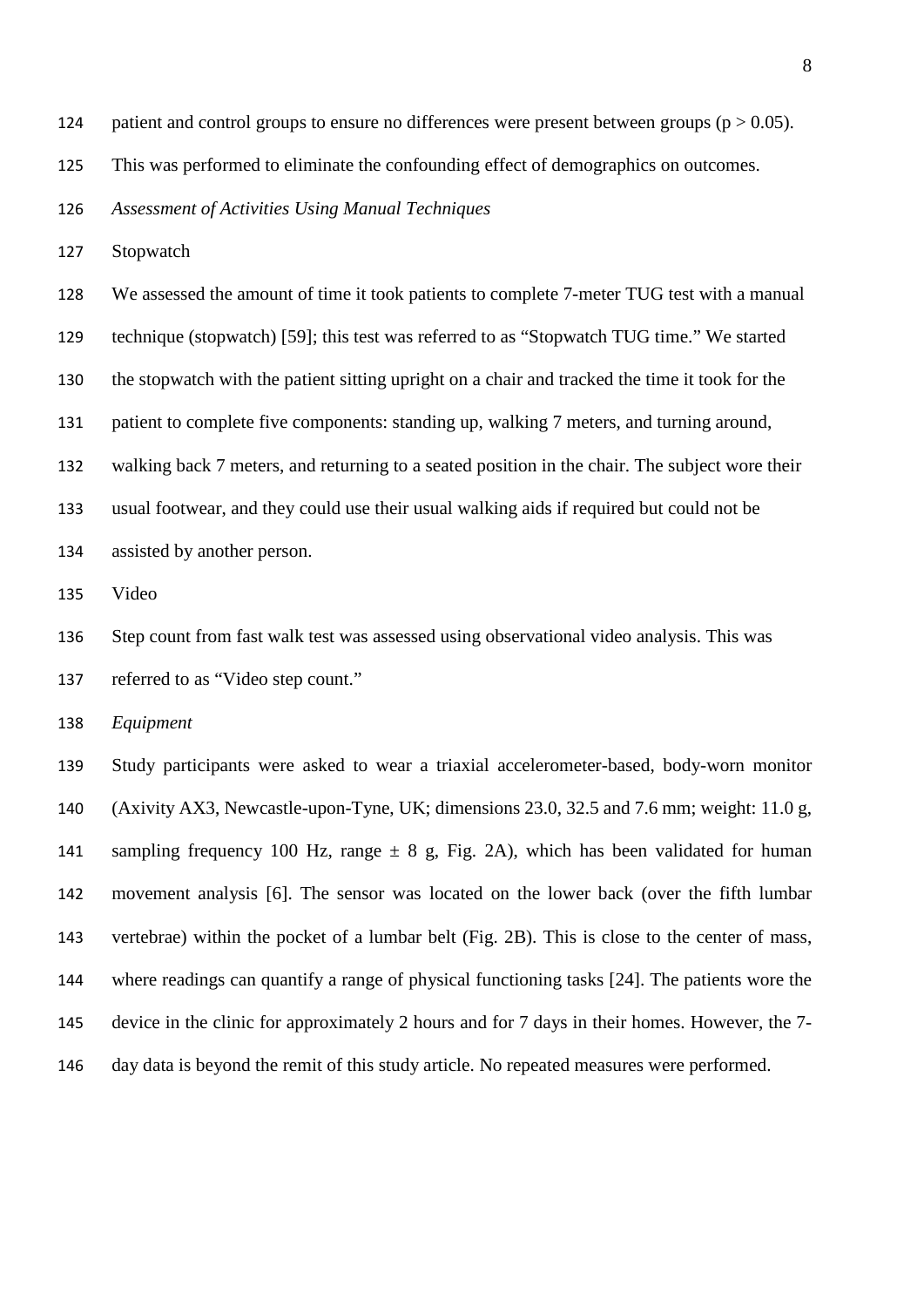- *Body-worn Monitor Protocol and Data Collection*
- Participants wore the body-worn monitor in the clinic and underwent standard tests to assess
- balance, gait, and timed up and go (TUG) outcomes (also referred to as body-worn monitor
- outcomes).
- *Test 1: Standing (Balance) Test*
- Participants were asked to stand upright on a level surface wearing their own footwear, feet
- slightly apart, hands by their side and eyes open [41] for 120 seconds [38].
- *Test 2: Intermittent Fast Walk (Gait) Test*
- Participants were asked to complete three intermittent fast walks; they were instructed to
- walk as fast as possible without running along a 7-meter walkway [17].
- *Test 3: 7-meter Instrumented Timed Up and Go (iTUG) (Physical Capability) Test*
- This test involved standing up from a chair, walking 7 meters at a regular pace, turning
- around, walking back to the chair and sitting down [62]; participants repeated this test three
- times. Participants completed feedback forms about acceptability, comfort and user-
- friendliness of monitors at the end of the assessment.
- *Data Processing Using an Established Algorithm*
- Raw data downloaded from the body-worn monitor (using the OMGUI 1.0 Configuration and
- Analysis software; Axivity, OpenMovement) were processed using established algorithms
- [12, 13, 24] (Fig. 2C) to derive balance (Supplemental Fig. 1; supplemental materials are
- 166 available with the online version of *CORR®*), gait (Supplemental Fig. 2; supplemental
- 167 materials are available with the online version of *CORR®*) and iTUG outcomes
- (Supplemental Figs. 3; supplemental materials are available with the online version of
- 169 CORR<sup>®</sup>) using MATLAB<sup>®</sup> (R2012a, Mathworks, Cambridge, UK).
- *Algorithm 1# Derivation of Balance Outcomes*
- We used raw acceleration signals in the AP and mediolateral planes to assess standing balance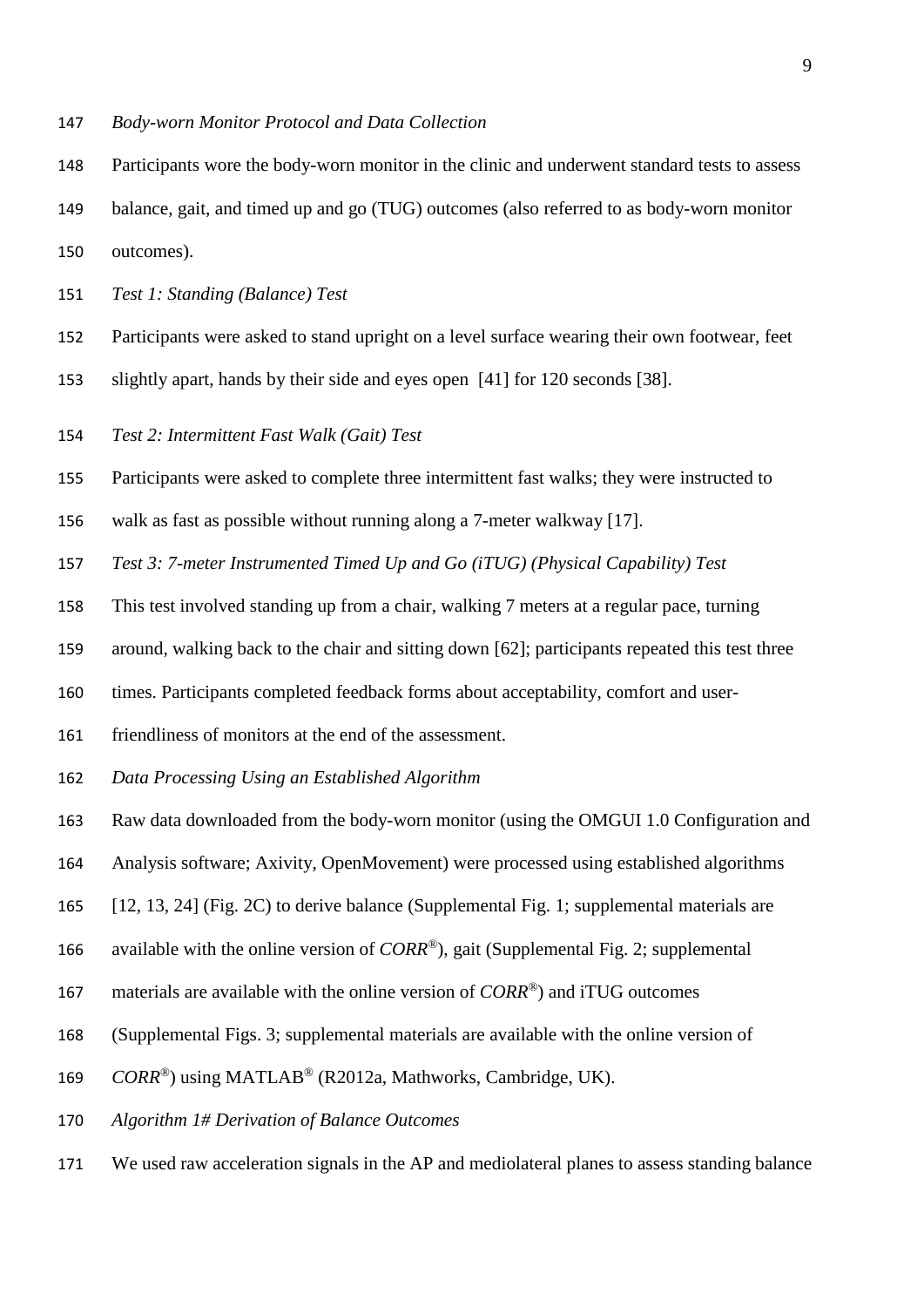in these directions [12, 37, 38]. We captured four balance measures in this study; area, magnitude, jerk and f95 (the highest frequency of sway comprising 95% of the power) of postural sway [12] (Table 1). Area refers to the amount of postural sway, including 95 % AP and ML direction of the acceleration trajectories, and is measured using ellipsis (an elliptical area of postural sway). An ellipsis calculates the scatter of center of mass data and represents the extent to which an individual sways during upright standing. Magnitude of postural sway refers to the root mean square (RMS) of the acceleration signal and is positively related to the metabolic energy cost during upright standing [31]. A low magnitude of postural sway and therefore a low metabolic cost is an optimisation criterion used to set postural control [31]. Jerk, on the hand refers to the 'smoothness of sway' and highlights the postural control of an individual to maintain their balance in an upright position. It is calculated as the rate of change of acceleration signals over time, essentially a time derivative of acceleration. The fourth balance outcome, frequency of sway refers to how often an individual sways in space (number of postural oscillations) whilst in upright standing. f95 is defined as the frequency below which 95% of power of acceleration power spectrum is observed (f95%) [37]. Balance outcomes were normalized over time (120 seconds) for comparison with controls.

# *Algorithm 2# Derivation of Fast Gait (Gait) Outcomes*

Initial contact/final contact events identified from the body-worn monitor vertical

acceleration were used to extract gait measures: (1) temporal characteristics, which included

individual step, stride (combined left and right step), stance and swing time to complete a fast

- walk (total gait time) [40] (2) spatial characteristics, such as step length, which were
- estimated using the inverted pendulum model [63] and (3) spatiotemporal characteristic step

velocity calculated as step length/step time. The other gait outcome captured using a body-

- worn monitor adopting existing algorithms [22] was "step count," also referred to as "body-
- worn monitor step count" [22].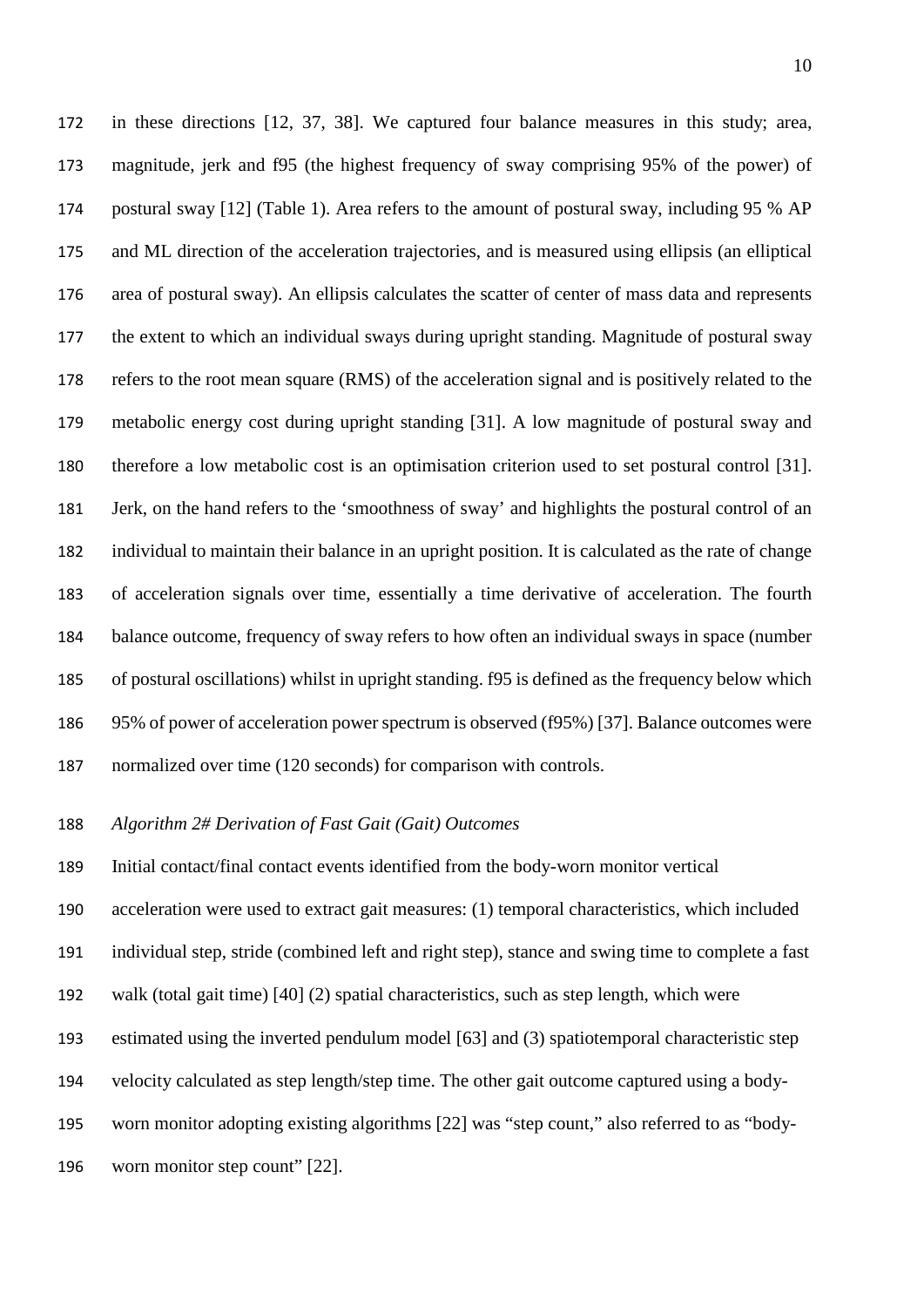#### *Algorithm 3# Derivation of iTUG Outcome*

 Time taken to complete the 7-meter iTUG time was the primary outcome, estimated from raw accelerometer signals using established algorithms [4].

*Clinical Interpretation of Normal Versus Impaired Body-worn Monitor Outcomes*

 Using support from previous evidence, we classified patients with a very high postural sway compared with healthy controls as impaired (poor function) [9] and those with lower values or comparable to healthy controls as unimpaired (good function) (Fig. 3A-D). We classified patients with high temporal values of gait, small step length and reduced step velocity as impaired. Low iTUG time indicated better function (unimpaired) while high iTUG time suggested poorer function (impaired) [62].

# **Study Outcomes**

 Our primary study outcome was to investigate whether accelerometer-based, body-worn monitor assessments of balance, gait, and timed up and go tests (TUG) were feasible to use and acceptable. The primary study outcome was evaluated by assessing the number of datasets successfully obtained from patients, data loss during data processing, and 212 acceptability collected through feedback forms. Our secondary outcomes were to study whether accelerometer-based, body-worn monitor assessments showed indicators of face validity, discriminant validity, convergent validity and concurrent validity. The secondary outcomes were assessed by comparing body-worn monitor outcomes to reference values in the evidence, between patients and healthy controls to assess discriminant validity, body- worn monitor outcomes to established clinical scales data to assess convergent validity, and body-worn monitor outcomes to standard manual techniques to assess concurrent validity, respectively.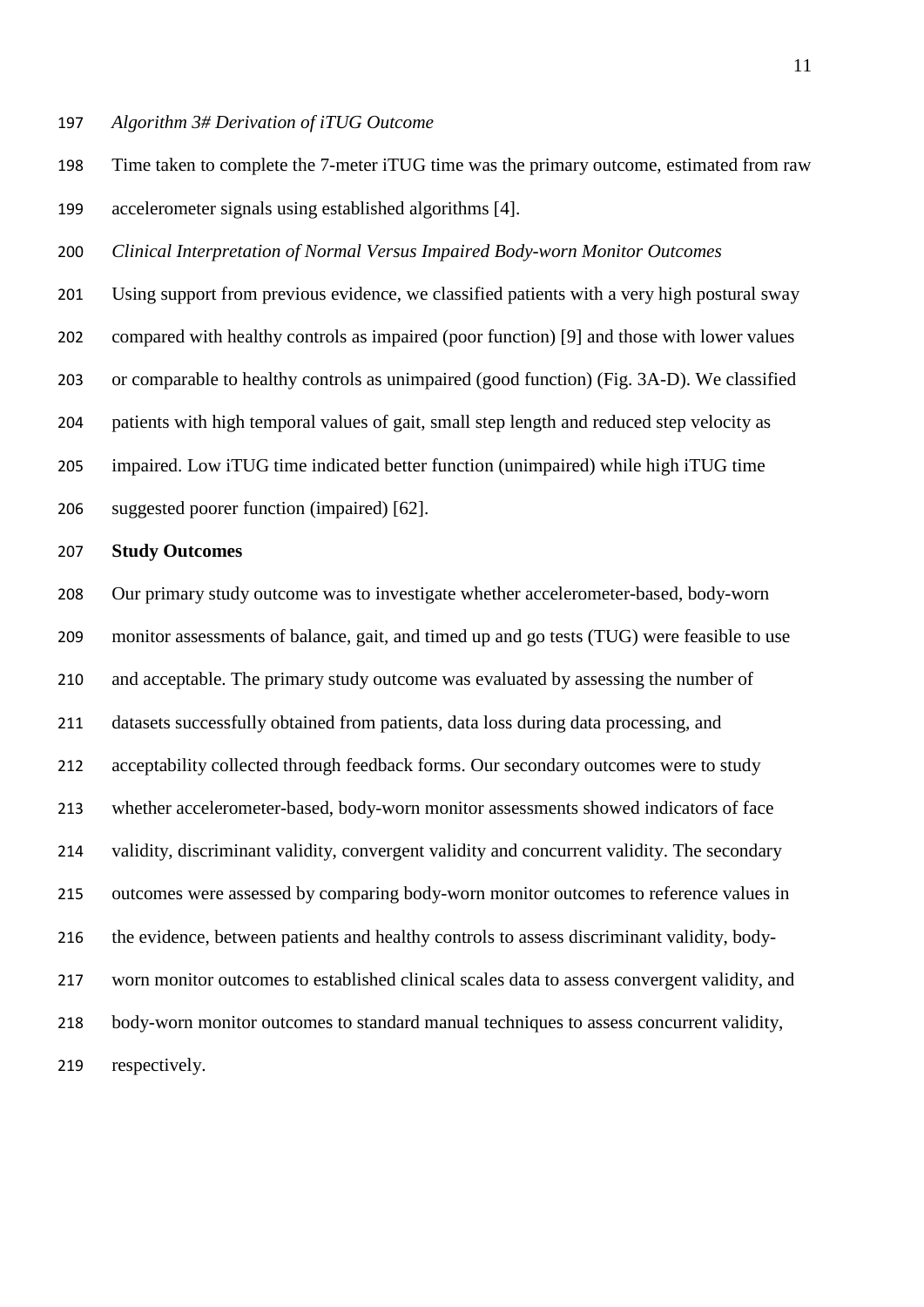#### **Statistical Analysis**

 Parametric data were expressed using means and SDs (min–max) and nonparametric data using medians with interquartile ranges (IQR). Body-worn monitor outcomes were compared

223 between patients and controls, and tumor subgroups using independent t or Mann-Whitney U

- tests (to assess convergent validity). Bonferroni correction was used to address correction for
- multiple measures for the between group comparisons. For the related gait variables (step
- time, step length and step velocity) as the three tests were undertaken, the Bonferroni
- 227 correction was applied and alpha level was set at  $0.05/3 = 0.016$ . Only those tests showing
- p values less than 0.016 for the three tests were considered as a significant difference.
- Pearson's and Spearman's rho correlations were used to assess relationships between body-
- worn monitor outcomes and clinic measures (for convergent validity). Correlations were
- classified as strong (-1.0 to -0.5 or 0.5–1.0), moderate (-0.5 to -0.3 or 0.3–0.5) or weak (-0.3
- to -0.1 or 0.1–0.3). Significance was defined at .05 level. ICC agreement and Bland Altman
- analysis tested agreement between body-worn monitor measures and standard manual
- 234 techniques (for concurrent validity). ICC agreements were interpreted as: poor  $(< 0.5)$ ,

moderate (between 0.5 and 0.75), good (0.75 to 0.9) and excellent ( > 0.9) [35, 46].

# **Results**

237 In all, 34 adults with a mean age  $43 \pm 20$  years participated (Fig. 1). Recruited patients

included those who were treated for bone (21) or soft tissue tumors (13) in the femur/thigh

- (19), pelvis/hip (3), tibia/leg (9), or ankle/foot (3). Twenty-seven had limb-sparing surgery
- and seven patients underwent amputation and median time from surgery was 79 months
- (minimum maximum, 33–108 months). Fifteen of 34 patients received chemotherapy, and
- 13 of 34 received radiotherapy (Table 2). Details of Individual patients are presented in Table
- 3.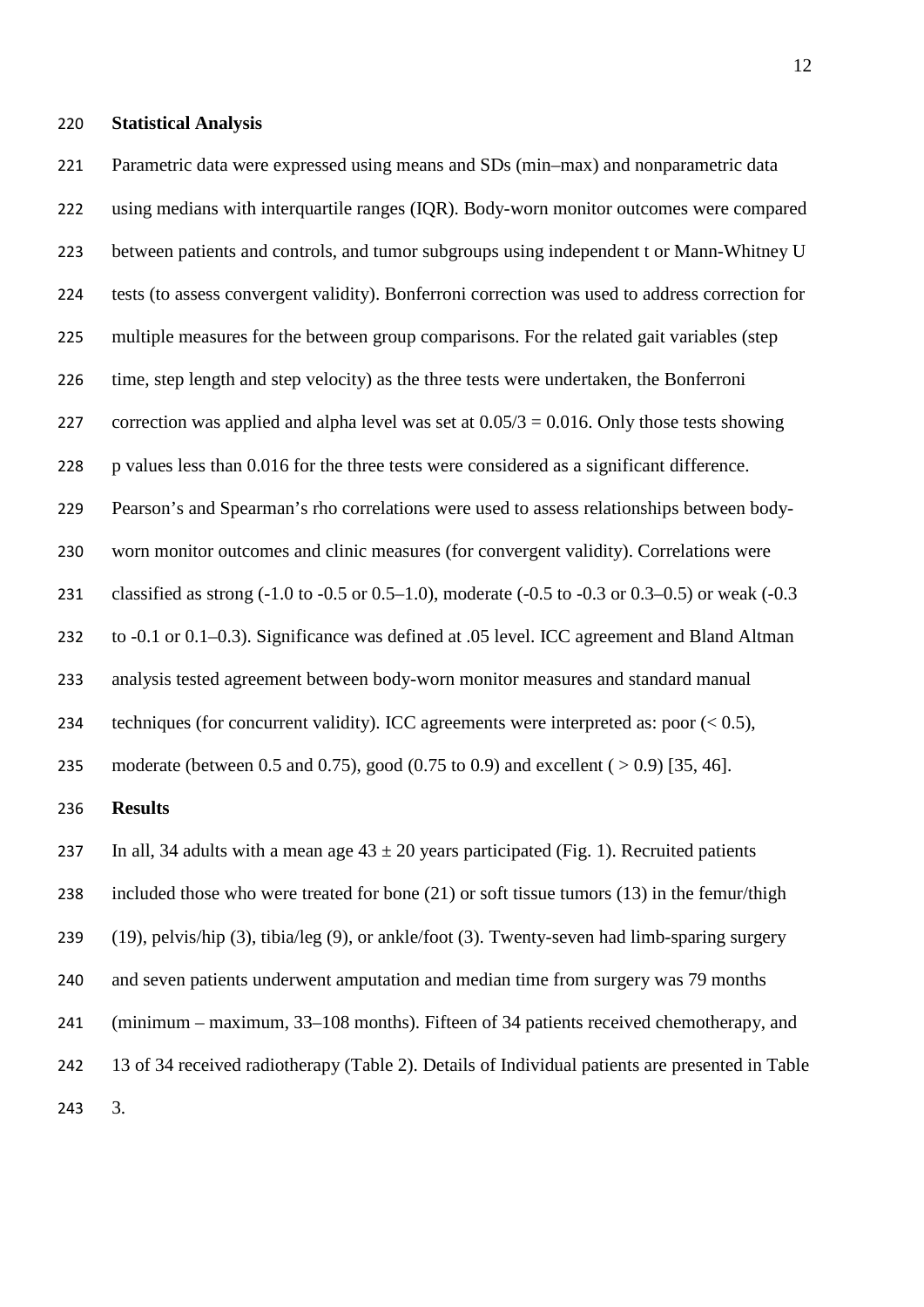*Feasibility, Data Loss and Acceptability of a Body-worn Monitor in the Clinic* The body-worn monitor was feasible to use and quick to set up. Data downloading, processing and derivation of outcomes took approximately 10 minutes. However, it took an 247 additional 10 to 20 minutes to tackle problems if they were encountered during data processing. Of 34 adults who attended the laboratory assessment, one who was wheelchair bound, reported a high level of disability and was unable to participate in any of the laboratory tests, as this patient could not stand and perform transfers. We obtained balance and iTUG data from the remaining 33 adult patients. Three adult patients did not participate in the intermittent fast walk test due to fatigue or lack of time, leaving 30 gait patients for analysis. In addition, one patient's step length outcome could not be calculated as the height of the sensor from the floor was not available. There was minimal data loss; of 34 adult assessments, 33 balance, 29 gait and 33 iTUG datasets were available for final analysis. A larger data loss was seen due to patient not completing the test as opposed to the data been lost during analysis process. Of 20 participants who returned feedback forms, 19 of 20 (95%) found the body-worn monitor acceptable and comfortable, and 17 of 20 (85%) found it user-friendly.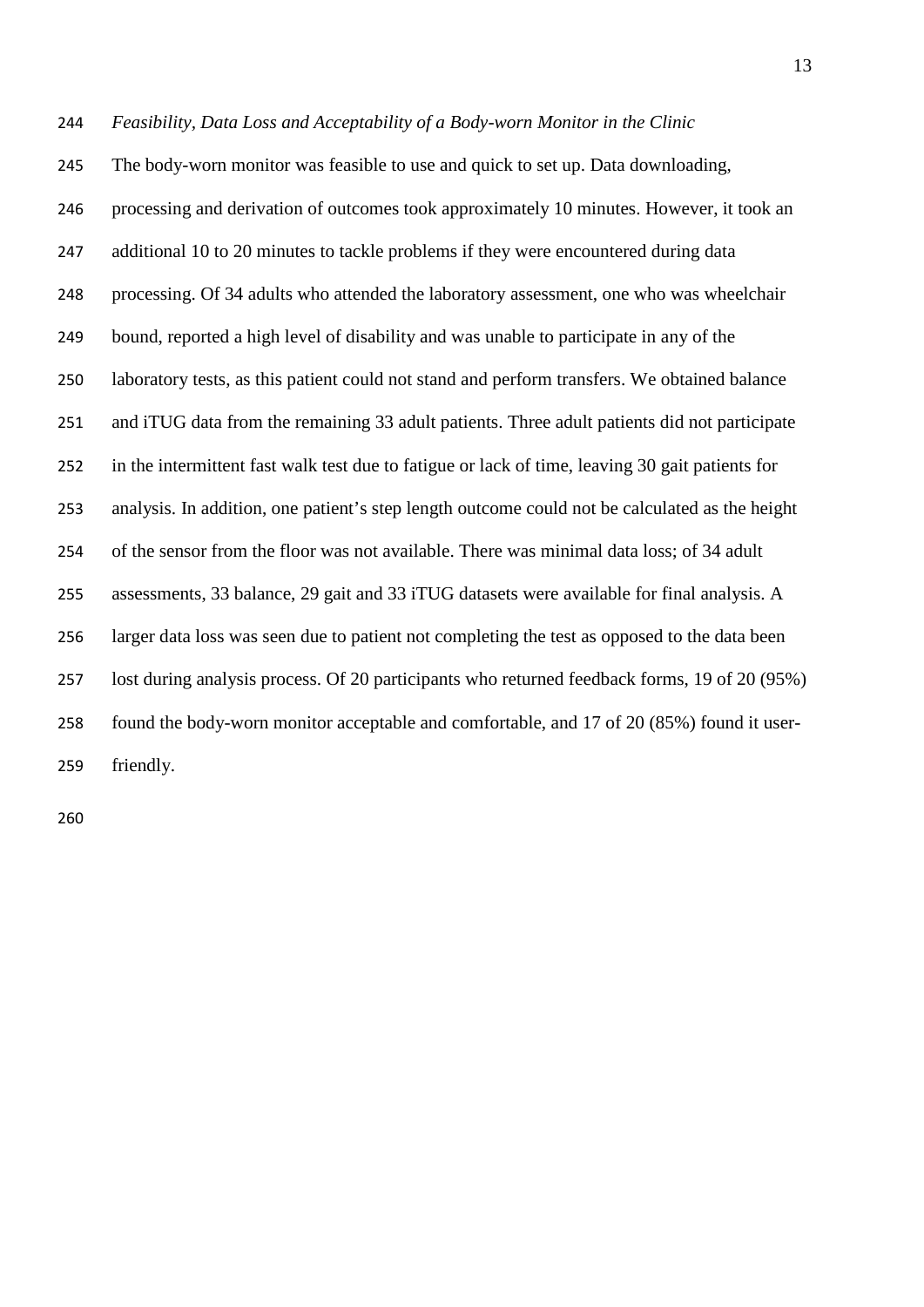261 *Indicators of Face Validity, Discriminant Validity, Convergent Validity, and Concurrent* 

262 *Validity by Accelerometer-based Body-worn Monitor Assessments* 

263 Body-worn Monitor Balance, Gait and iTUG Outcomes in Patients Versus Healthy Controls 264 and Tumor Subgroups

265 Patients demonstrated alterations of balance and gait compared with controls. Patients 266 presented with higher ellipsis, RMS, and jerk than controls ( $p < 0.05$ ), but with the numbers 267 available, we could not show a difference in frequency of sway ( $p > 0.05$ ) (Table 4). For 268 instance, when comparing patients with controls, ellipsis was 0.0475 (95% CI, 0.0251–0.0810) 269 m<sup>2</sup>/s<sup>4</sup> versus 0.0007 (95% CI, 0.0003–0.0502) m<sup>2</sup>/s<sup>4</sup> (p = 0.001), RMS was 0.0020 (95% CI, 270 0.0016–0.0036) m/s<sup>2</sup> versus 0.0010 (95% CI, 0.0007–0.0042) m/s<sup>2</sup> (p = 0.009) and jerk was 271 0.0910 m<sup>2</sup>/s<sup>5</sup> versus 0.0513 m<sup>2</sup>/s<sup>5</sup> (p = 0.004). A p value is < 0.05 was considered statistically 272 significant. Patients presented with a large spread of in the above knee tumour groups, showed 273 trends towards a higher ellipsis and jerk (Fig. 4 A-B), compared to the below knee tumour 274 groups.

275 Patients also presented with higher step time, stance time, swing time, shorter step length and 276 lower step velocity than controls ( $p < 0.05$ ) (Table 4). For instance, on comparing patients with 277 controls; step time was 0.483 (0.451–0.512) seconds (s) versus 0.541 (0.496–0.573) s; p < 278 0.001), stance time was 0.630 (0.576–0.672) s versus 0.680 (0.630–0.724) s ( $p = 0.001$ ), swing 279 time was 0.328 (0.311–0.365) s versus 0.383 (0.348–0.424) s; p < 0.001), step length was 0.695 280  $+/-$  0.106 m versus 0.641  $+/-$  0.092 m; p=0.044, not significant after Bonferroni correction for 281 multiple measures was applied; step velocity 1.468  $+/-$  0.242 m/s versus 1.196 $+/-$ 0.189; p < 282 0.001. There was also a wide spread of patients' gait values; in step time and step velocity 283 variables (Fig. 5 A-B) (With the numbers available, we could not detect a difference between 284 tumor subgroups  $(p > 0.05)$  (Table 4).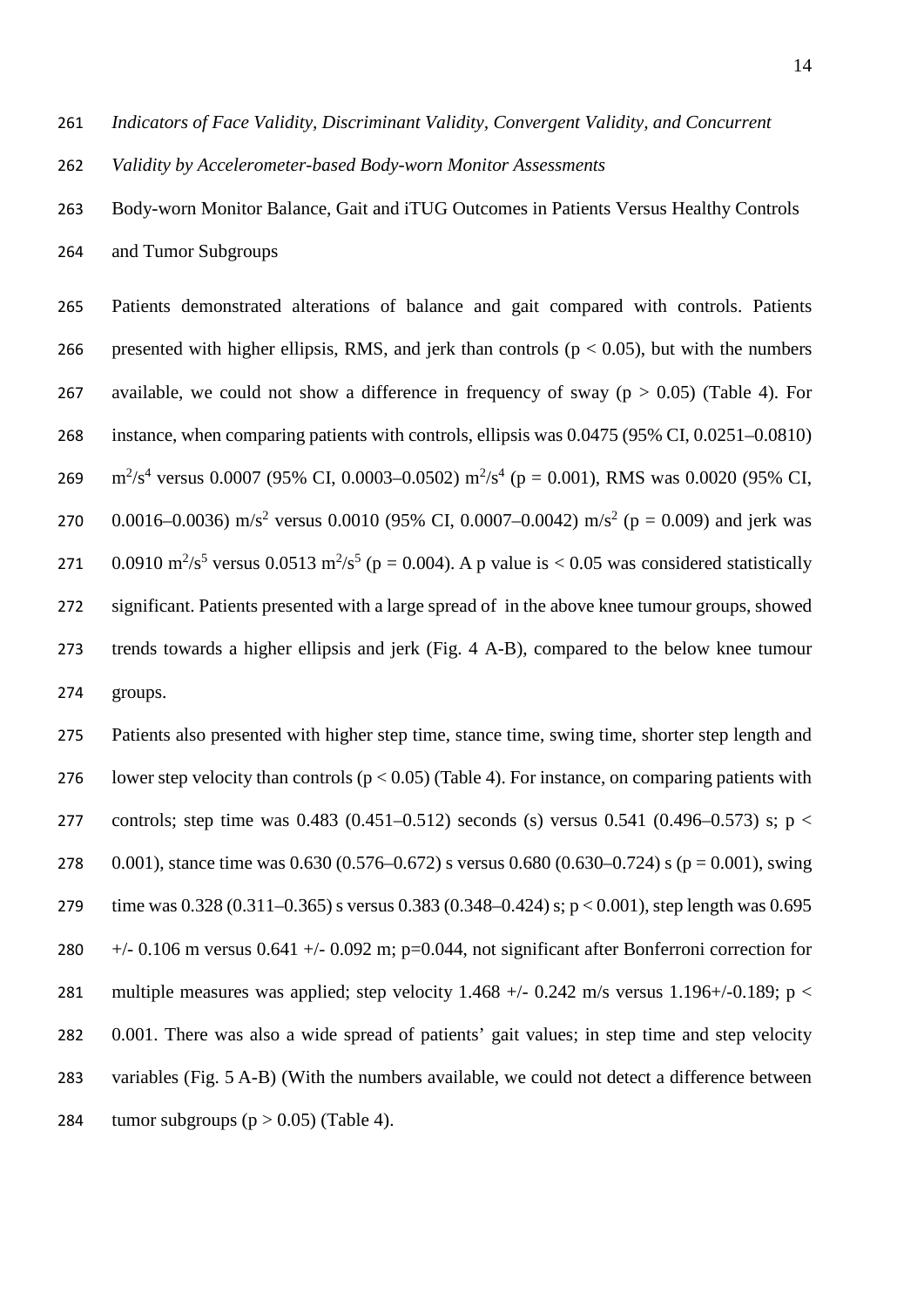- Patients had a mean iTUG time of 19.49 s (16.61–24.28). No differences were seen between
- groups; those in the BT group showed values for iTUG time (19.82 s [95% CI, 16.93–24.95])
- and the STS group (17.97s [95% CI, 15.86–24.03]) [p value = 0.889]. Patients in the limb-
- sparing surgery group showed values of iTUG time (19.48 s [95% CI, 16.45 24.37]) and the
- amputation group (19.34 s [95% CI, 16.52–23.79]) [p value = 0.203].
- *Relationships Between Body-worn Monitor Balance, Gait and iTUG Outcomes and Existing Clinical Scales*
- Median TESS score was 83.6 (IQR, 62.1–93.8; range, 8.3–100.0), mean MSTS score 24.5 (SD
- 7.9; range, 5.0–35.0), median 3-meter TUG time 10.8 seconds (IQR, 8.5–12.7; range, 7.9–32.3)
- s and median QoL-CS total score 7.1 (IQR, 6.1–7.8; range, 2.7–9.1).
- Strong or moderate negative correlations were observed between MSTS, TESS, QoL-CS and
- 296 postural sway (Table 5), for instance ellipsis with MSTS  $(r = -0.393; p = 0.024)$ , between MSTS
- 297 and total gait time  $(r = -0.424; p = 0.022)$  and MSTS and step velocity  $(r = 0.424; p = 0.022)$
- 298 and between MSTS, TESS, and iTUG time  $(p < 0.05)$  (Table 5). This indicates that more structural impairment is associated with impaired balance, gait, and reduced physical 300 capability. A p value  $< 0.05$  was considered significant.
- *Agreement of Body-worn monitor Measures with Manual Techniques*
- Gait (Total Steps Measured by Body-worn monitor Versus Gold Standard Video): ICC showed 303 excellent agreement between techniques ( $p < 0.05$ ) (Table 6), for instance stopwatch time 22.28 304  $+/- 6.93$  s with iTUG time 21.18  $+/- 6.23$  s (ICC agreement = 0.933; p < 0.001). Similarly step 305 counts recorded by body-worn monitors  $13 +/- 3$  showed an excellent agreement with step 306 count recorded by video 14  $+/-$  3 (ICC agreement 0.909; p < 0.001). Bland-Altman analysis (Fig. 6) indicated that the body-worn monitor under-estimated step counts by 2 to 5 steps in five patients. Bland-Altman analysis (Fig. 6) confirmed that in a small number of patients, poor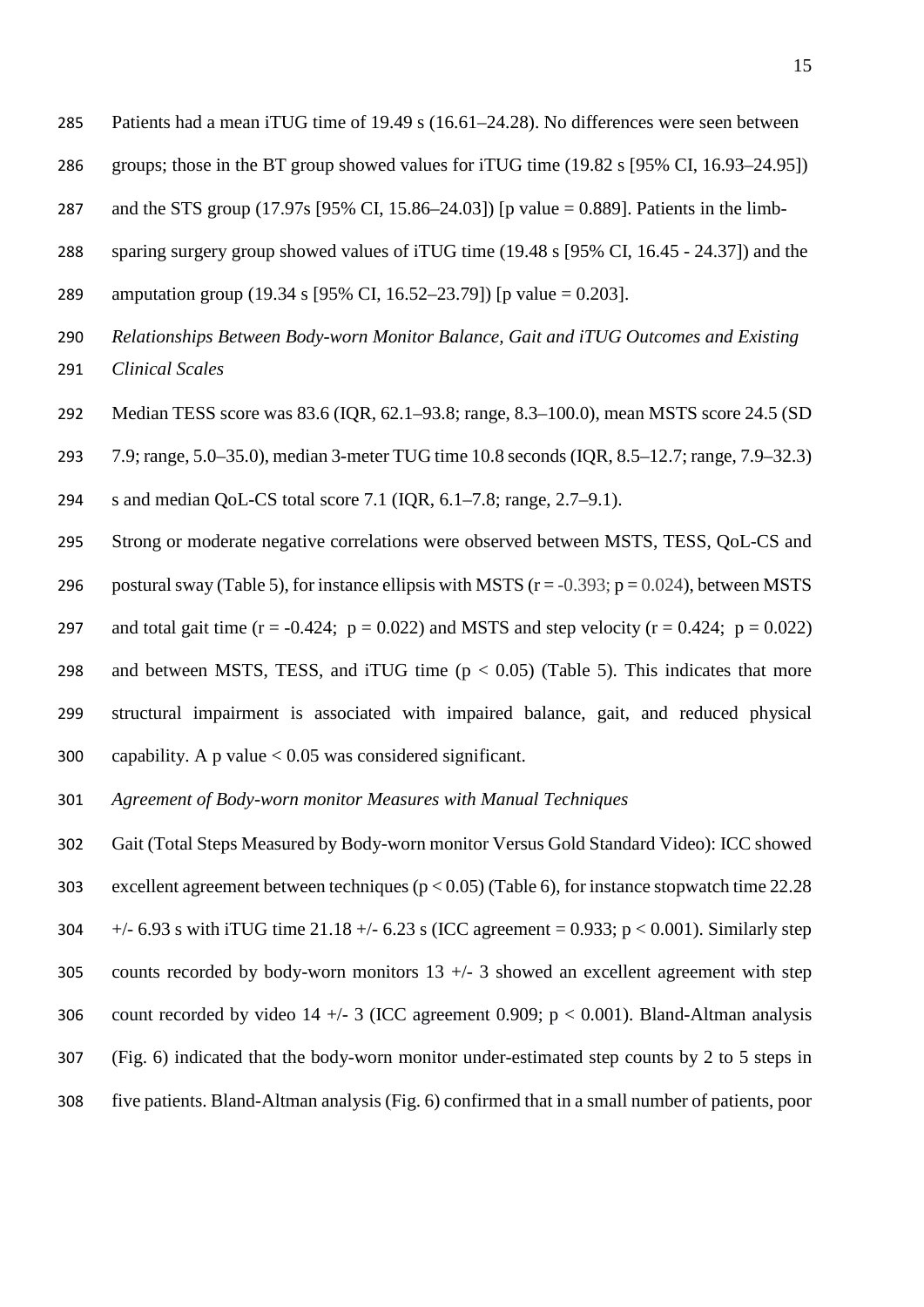agreement was seen, predominantly in elderly patients who used their hands as support during "sit to stand" and "stand to sit."

#### **Discussion**

 Assessing patients treated for a bone or soft tissue tumors of the lower extremity is difficult and often subjective. Gait labs can provide some useful information, but they are not commonly available and not used routinely even for research investigations of tumor patients. We therefore wanted to test a body-worn device to assess its potential value and relationship to known clinical assessments of patients with lower extremity sarcomas. This is the first study to our knowledge investigating body-worn monitor assessments of balance and gait after sarcoma treatments. We showed that we could measure several parameters of gait and function with this device and that it could discriminate between different patient groups.

#### *Limitations*

 One major limitation of this study is that as a pilot study with multiple comparisons and a small sample size the possibility of a Type 1 and Type 2 sampling error respectively, cannot be eliminated. Bonferroni corrections could potentially be used as a solution to correct Type 1 sampling errors related to multiple comparisons [2]; however, these can increase the chances of Type 2 errors [44]. Therefore, the sensitivity of measures to characterise outcomes needs to be assessed in a larger study with a higher power. The heterogeneous sample also makes it challenging to draw robust conclusions for distinct clinical subgroups. The use of healthy controls recruited from different studies introduces potential sources of investigator and selection bias, which are difficult to eliminate from the analysis. Body-worn monitor clinic measures do not necessarily reflect behaviour in the real-world environment, and this needs to be captured separately. Another key limitation is that although most responder patients found this device acceptable; our response rate to the survey was low (59%). Further larger studies are therefore needed.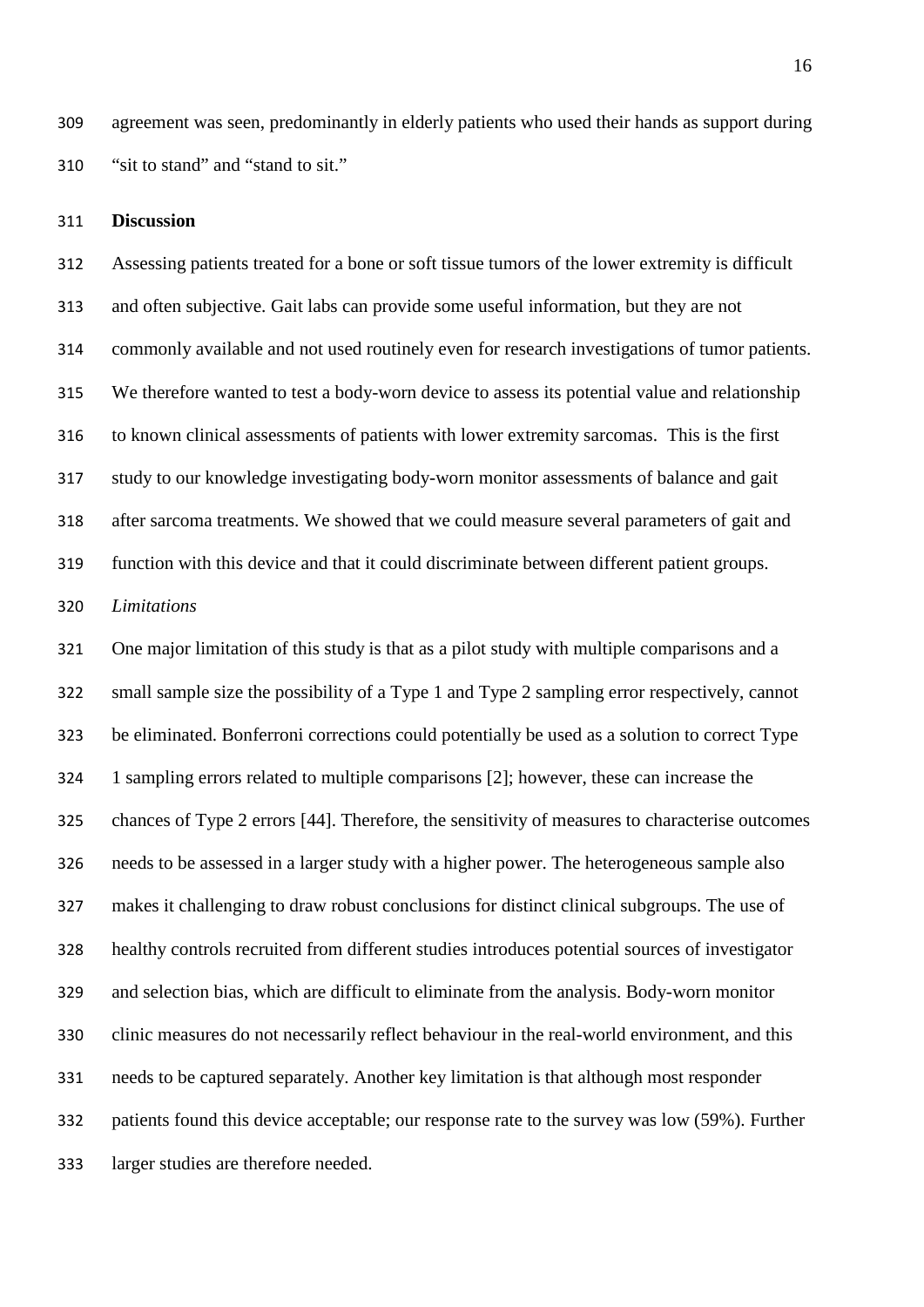*Feasibility, Data Loss and Acceptability of a Body-worn monitor in the Clinic*

 We showed that body-worn monitors are feasible and straightforward to use, and at least in those who answered our survey, were acceptable and user-friendly for patients. Clinically useful outcomes could be obtained promptly, with minimal data loss. It was feasible to capture postural control measures characterized by four relatively independent characteristics: area, magnitude, frequency and jerk of sway; rhythm and pace domains of gait and iTUG time. The feasibility of obtaining outcomes in a short time scale, minimal data loss, acceptability, comfort in the clinic and user-friendliness of the device supports the clinical usefulness of the device. As body-worn monitors are portable, functional evaluations could also be performed at in the community, which may be helpful for remote patient assessment. The strengths of the algorithms were that minimal data loss was encountered, and they appeared effective across a range of age groups and functional characteristics [43, 60].

*Indicators of Face Validity, Discriminant Validity, Convergent Validity, and Concurrent* 

*Validity by Accelerometer-based Body-worn Monitor Assessments* 

 Body-worn Monitor Outcomes in Tumor Patients Versus Controls, Evidence and Across Tumor Subgroups

 In our study, patients demonstrated altered balance and gait outcomes compared with healthy individuals, which supports published studies [3, 9, 10]. These results contraindicated De Visser et al. [9] in which no differences were detected between patients and controls by the force platform for the standing (balance) test. This could be because our study included patients after amputation; additionally, triaxial accelerometers may be more sensitive than force platforms [39]. The increased step time, swing time, and reduced step velocity in patients compared with controls also agrees with published reports [3, 10]; however, the higher stance phase and shorter step length in our patients compared with controls contrasts with published studies [10, 48]. This could be because our study used a combined value that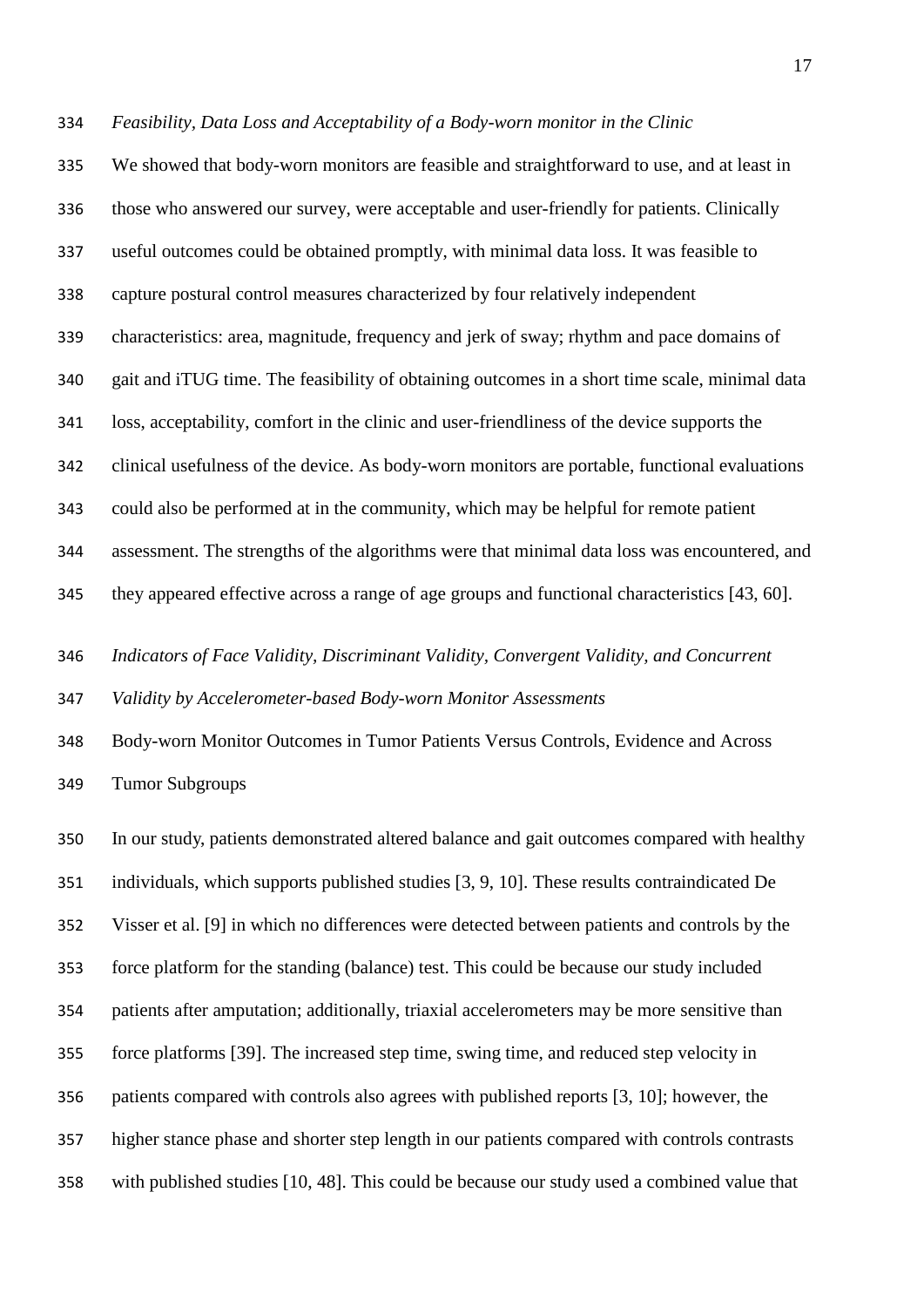included the affected and unaffected limbs. Differences in step length in our study may also reflect the inclusion of patients with limb-sparing surgery and amputation in different anatomical locations, whereas Rompen et al. [48], only included patients with a femoral endoprosthesis.

After resection of major bone and soft tissues for a lower extremity sarcoma, the loss of

sensory [58], motor [7], and proprioceptive [18] systems may disrupt physiological systems,

delaying the transmission of sensory data to the central nervous system. Therefore, an

appropriate timely response to activate postural muscle groups and maintain balance and

posture may not be formulated [28-30]. This might impact gait and performance tests (TUG),

explaining a higher iTUG time (poor physical capability) in our study patients [19.486s

369 (16.610 – 24.280)] compared with controls in the literature  $[14.3 \pm 0.5 \text{ s}]$  [62] although we do

not know if this is a true difference since we cannot directly compare. .

With the numbers we had, we could not detect a difference between BT and STS subgroups,

however, and more numbers of patients are needed to determine if our findings will support

the findings of others that BTs perform worse than STS and amputation patients perform

worse than limb-sparing surgery agrees with the evidence [1, 53]. It also makes clinical sense

because BT treatment generally needs more extensive surgery, including bone reconstruction;

and after amputation, major limb loss and disrupted sensory and proprioceptive input may

lead to poorer function [1, 36]. We could not demonstrate differences (for RMS\_ML) until

categorized into homogenous groups, which highlights the importance of subgrouping in this

heterogeneous patient group.

*Body-worn Monitor Measures Against Existing Clinical Measures*

In our study, higher impairments (measured by MSTS) related to poor balance, gait, and

TUG outcomes. Furthermore, poor balance, gait, and TUG outcomes relate to greater

disability and reduced QoL (physical and social components). Relationships between balance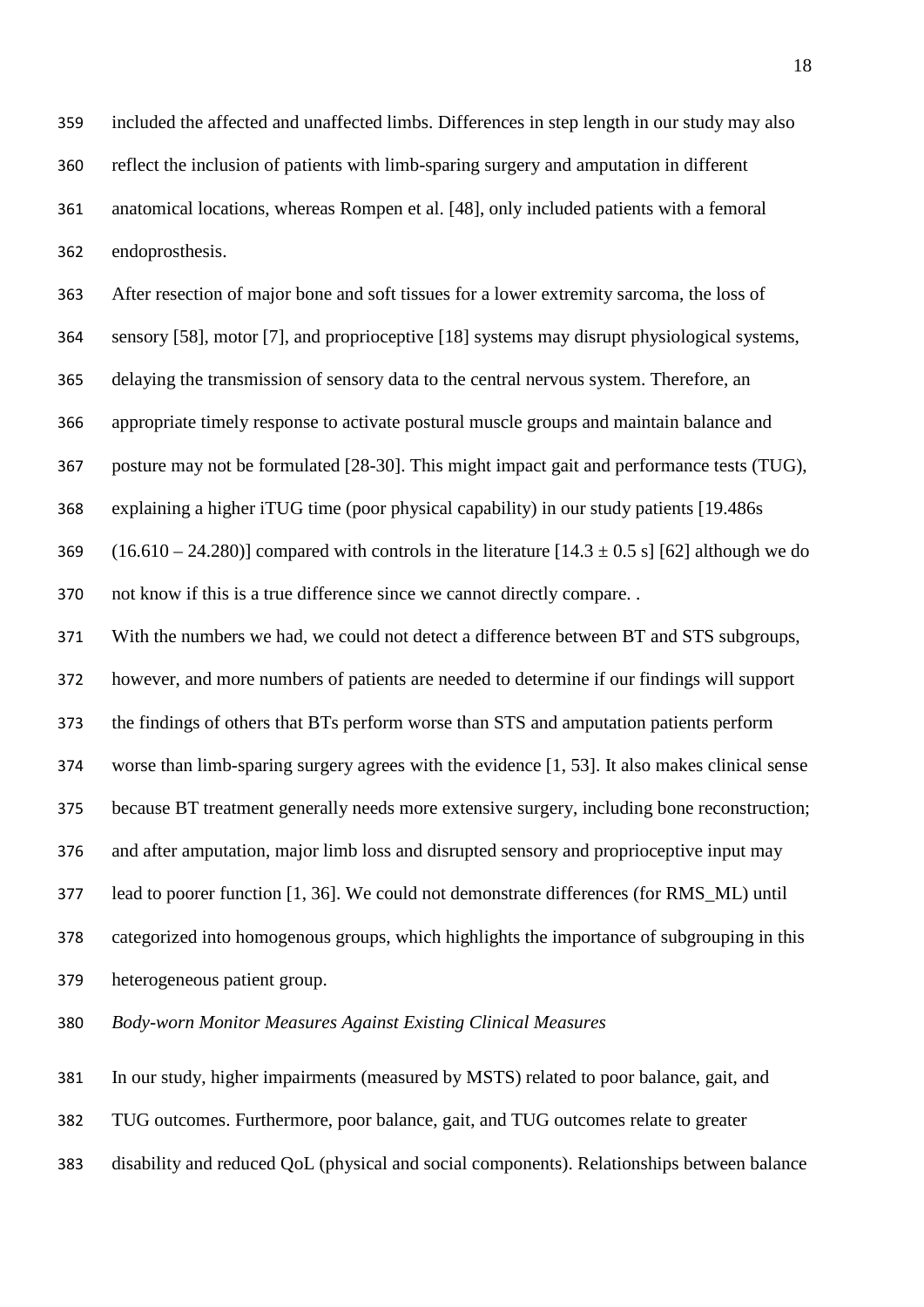and QoL agree with findings in other clinical conditions [50, 55]. Therefore, simple clinic tests can indicate which patients are at risk of higher disability and reduced QoL. When outcomes in our study were mapped to the widely recognised International Classification of Functioning, Disability and Health (ICF) framework [21], relationships were found to be sensible between the body-worn monitor measures and existing clinic measures (an indicator of convergent validity) and this information could be vital in informing rehabilitation. *Agreement of Body-worn Monitor Measures with Manual Standard Techniques in Clinic*

 Body-worn monitor measures demonstrated good or excellent agreement with standard techniques, but some instances underestimated step counts. For example, in patients with 393 obvious gait deviations while walking, such as heel drag or low gait velocity ( $\lt 1.4$  m/s), some steps may not be detected. Slower gait speeds are known to cause step underestimation [32, 49]; synchronization (communication of data) between devices at the start of assessment might help.

 Although an excellent agreement was observed between devices, stopwatch time was 1.1 s higher than iTUG time, possibly due to errors in manual timing [26]. The body-worn monitor time starts when the L5 monitor moves upwards during "sit to stand," whereas the stopwatch runs between the command "Go" and "Stop." Poorest agreement appeared to be for slower patients in whom the stopwatch had started before the body-worn monitor acceleration threshold was reached, therefore showing body-worn monitor was late in capturing the initial and final phases of the activity. Although the initial and final phases are important to capture, a clear advantage of using a body-worn monitor is that a range of additional measures of postural transitions and gait could be derived [62]. A single body-worn monitor can capture multiple attributes of physical functioning quickly, which is advantageous in busy clinics. **Conclusion**

This pilot study supports the feasibility, acceptability, and validity indicators for an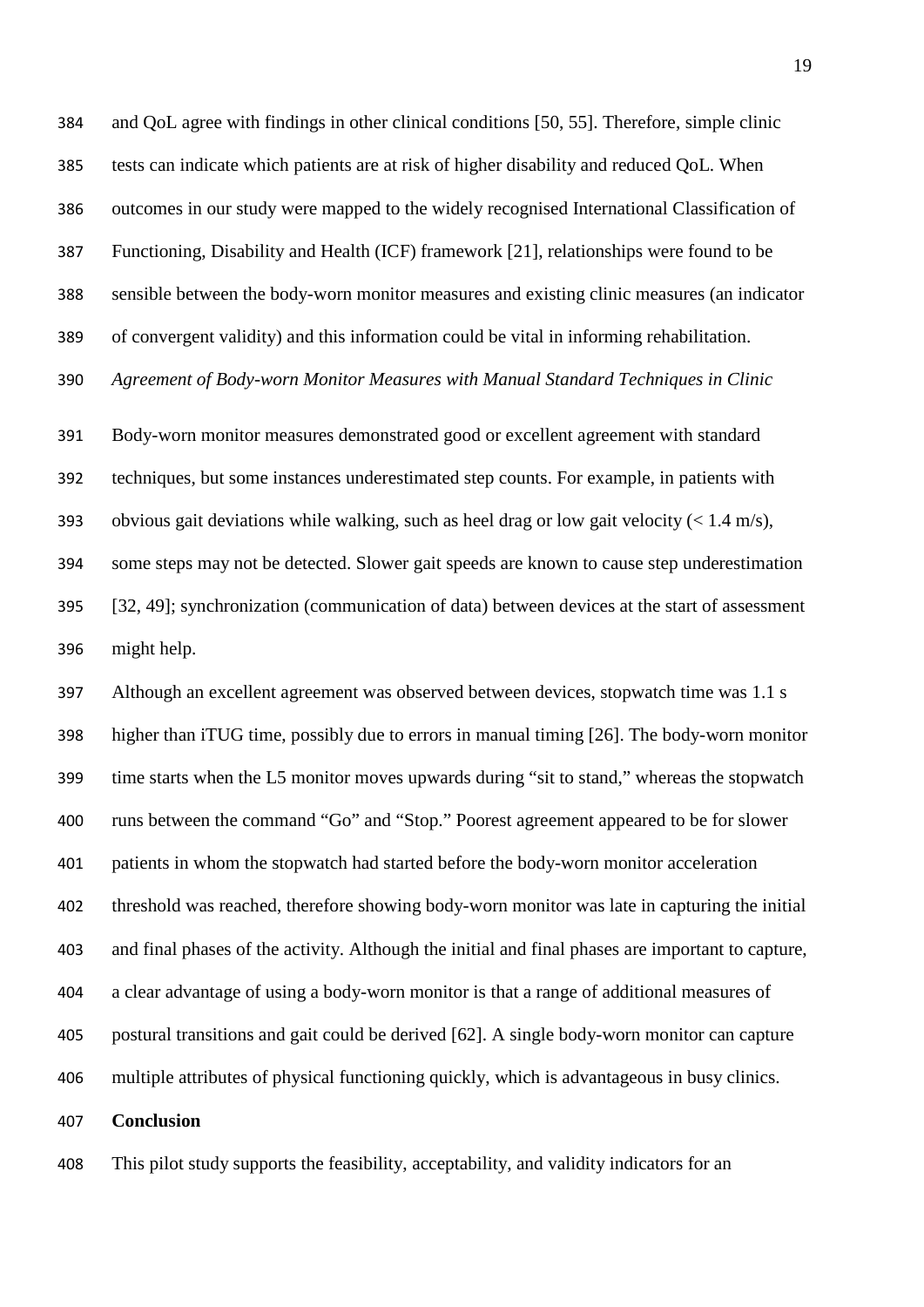| 409 | accelerometer-based BWM assessment of balance, gait, and iTUG outcomes in patients        |
|-----|-------------------------------------------------------------------------------------------|
| 410 | treated for lower extremity musculoskeletal cancer. Structural impairments are associated |
| 411 | with poor balance, gait, and TUG outcomes, which in turn are associated with greater      |
| 412 | disability and reduced QoL. Body-worn monitor measures demonstrated excellent agreement   |
| 413 | between measurements, but in some instances, did not agree with standard techniques. In   |
| 414 | summary, a laboratory assessment using a body-worn monitor can offer an alternative to    |
| 415 | cumbersome systems for quantifying balance, gait, and iTUG outcomes.                      |
|     |                                                                                           |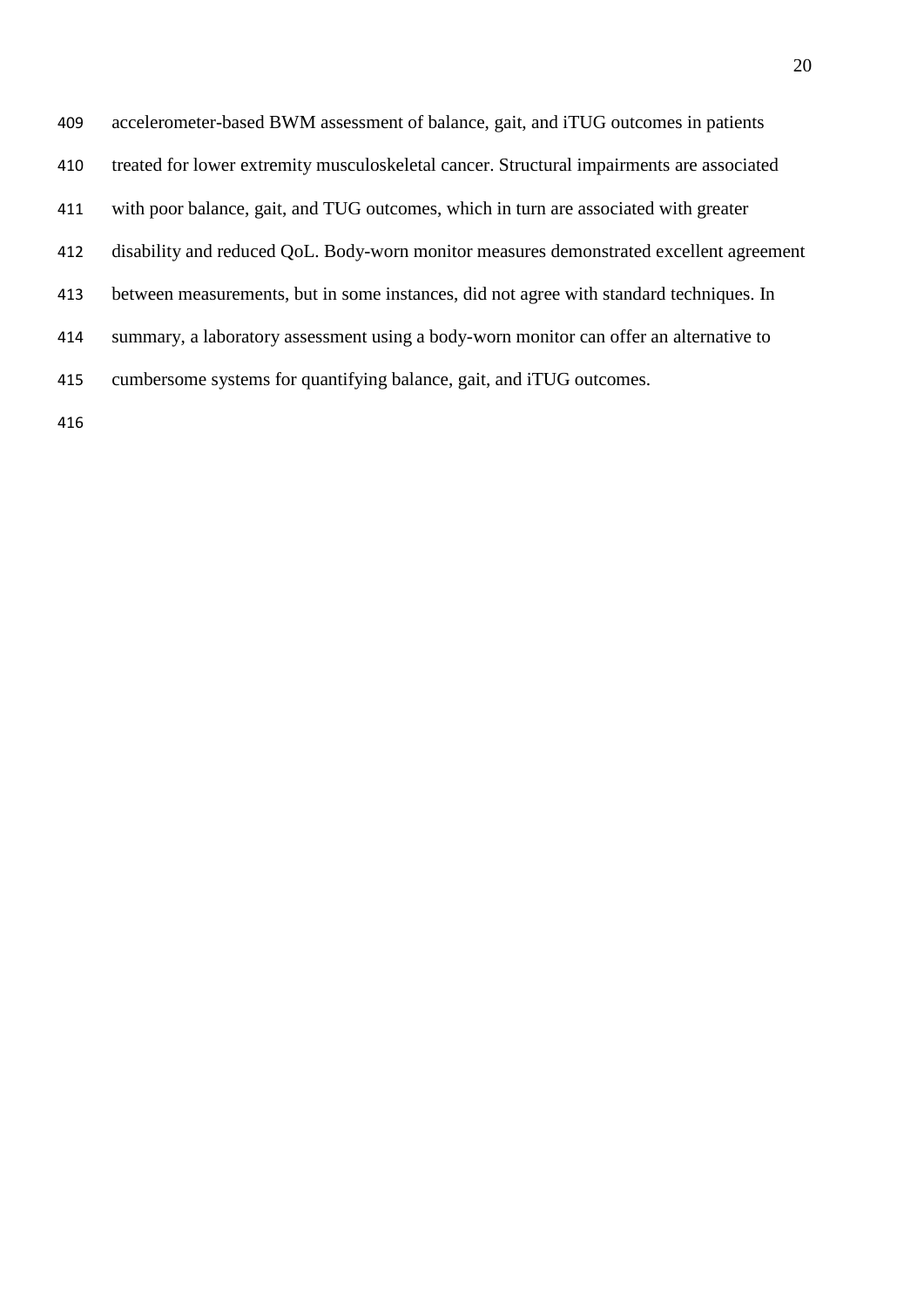# **Acknowledgments**

- We thank the staff of the North of England Bone and Soft Tissue Tumor Service for their
- assistance in patient screening and recruitment, and in clinics, staff from the Orthopaedic
- Research Unit for their support in data collection, as well as staff from C.A.R.U for their
- technical and engineering input during data processing and analysis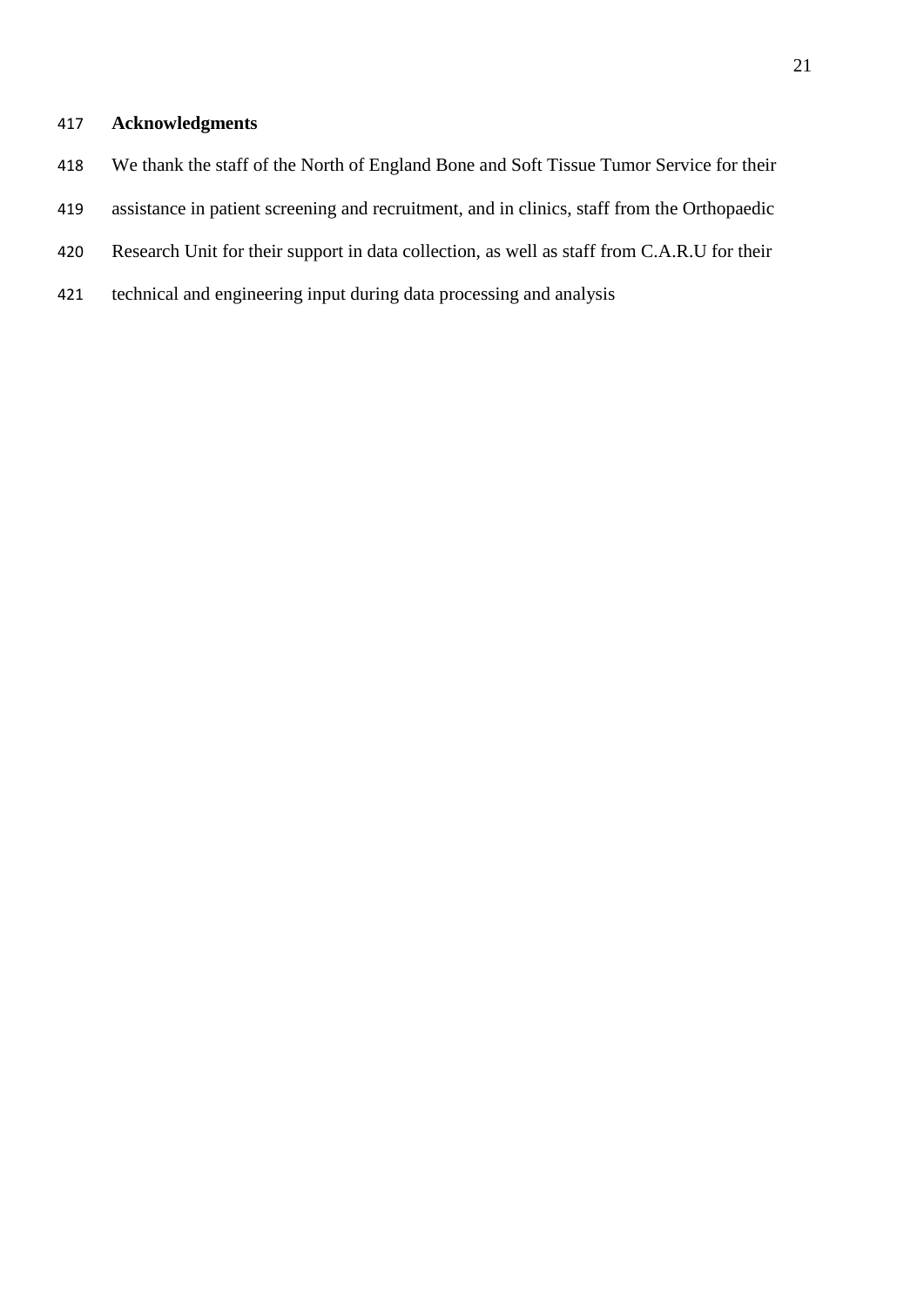# **References**

- 1. Aksnes LH, Bauer HC, Jebsen NL, Folleras G, Allert C, Haugen GS, Hall KS. Limb-sparing surgery preserves more function than amputation: a Scandinavian sarcoma group study of 118 patients. *J Bone Joint Surg Br.* 2008;90:786-794.
- 2. Armstrong RA. When to use the Bonferroni correction. *Ophthalmic Physiol Opt.* 2014;34:502- 508.
- 3. Beebe K, Song KJ, Ross E, Tuy B, Patterson F, Benevenia J. Functional Outcomes After Limb- Salvage Surgery and Endoprosthetic Reconstruction With an Expandable Prosthesis: A Report of 4 Cases. *Arch Phys Med Rehabil.* 2009;90:1039-1047.
- 4. Bidargaddi N, Klingbeil L, Sarela A, Boyle J, Cheung V, Yelland C, Karunanithi M, Gray L. Wavelet based approach for posture transition estimation using a waist worn accelerometer. *Conf Proc IEEE Eng Med Biol Soc.* 2007;2007:1884-1887.
- 5. Carty CP, Bennett MB, Dickinson IC, Steadman P. Electromyographic assessment of Gait function following limb salvage procedures for bone sarcoma. *J Electromyogr Kinesiol.*  2010;20:502-507.
- 6. Clarke CL, Taylor J, Crighton LJ, Goodbrand JA, McMurdo MET, Witham MD. Validation of the AX3 triaxial accelerometer in older functionally impaired people. *Aging clinical and experimental research.* 2017;29:451-457.
- 7. Davis AM. Functional outcome in extremity soft tissue sarcoma. *Semin Radiat Oncol.*  1999;9:360-368.
- 8. Davis AM, Wright JG, Williams JI, Bombardier C, Griffin A, Bell RS. Development of a measure of physical function for patients with bone and soft tissue sarcoma. *Qual Life Res.* 1996;5:508- 516.
- 9. de Visser E, Deckers JA, Veth RP, Schreuder HW, Mulder TW, Duysens J. Deterioration of balance control after limb-saving surgery. *Am J Phys Med Rehabil.* 2001;80:358-365.
- 10. De Visser E, Mulder T, Schreuder HWB, Veth RPH, Duysens J. Gait and electromyographic analysis of patients recovering after limb-saving surgery. *Clin Biomech.* 2000;15:592-599.
- 11. de Visser E, Veth RP, Schreuder HW, Duysens J, Mulder T. Reorganization of gait after limb-saving surgery of the lower limb. *Am J Phys Med Rehabil.* 2003;82:825-831.
- 12. Del Din S, Godfrey A, Coleman S, Galna B, Lord S, Rochester L. Time-dependent changes in postural control in early Parkinson's disease: what are we missing? *Med Biol Eng Comput.*  2016;54:401-410.
- 13. Del Din S, Godfrey A, Rochester L. Validation of an accelerometer to quantify a comprehensive battery of gait characteristics in healthy older adults and Parkinson's disease: toward clinical and at home use. *IEEE J Biomed Health Inform.* 2015.
- 14. Enneking WF. Limb Salvage in Musculoskeletal Oncology. New York (YK): Churchill Livingston; Modification of the system for functional evaluation in the surgical management of musculoskeletal tumors. 1987:626–639.
- 15. Enneking WF, Dunham W, Gebhardt MC, Malawar M, Pritchard DJ. A system for the functional evaluation of reconstructive procedures after surgical treatment of tumors of the musculoskeletal system. *Clin Orthop Relat Res.* 1993:241-246.
- 16. Ferrell BR, Dow KH, Grant M. Measurement of the quality of life in cancer survivors. *Qual Life Res.* 1995;4:523-531.
- 17. Fitzpatrick AL, Buchanan CK, Nahin RL, Dekosky ST, Atkinson HH, Carlson MC, Williamson JD. Associations of gait speed and other measures of physical function with cognition in a healthy cohort of elderly persons. *J Gerontol A Biol Sci Med Sci.* 2007;62:1244-1251.
- 18. Fukumothi DK, Pupo H, Reganin LA, Matte SRF, Lima BSd, Mattos CAd. Functional assessment of endoprosthesis in the treatment of bone tumors. *Revista Brasileira de Ortopedia.*  2016;51:569-573.
- 19. Furtado S, Errington L, Godfrey A, Rochester L, Gerrand C. Objective clinical measurement of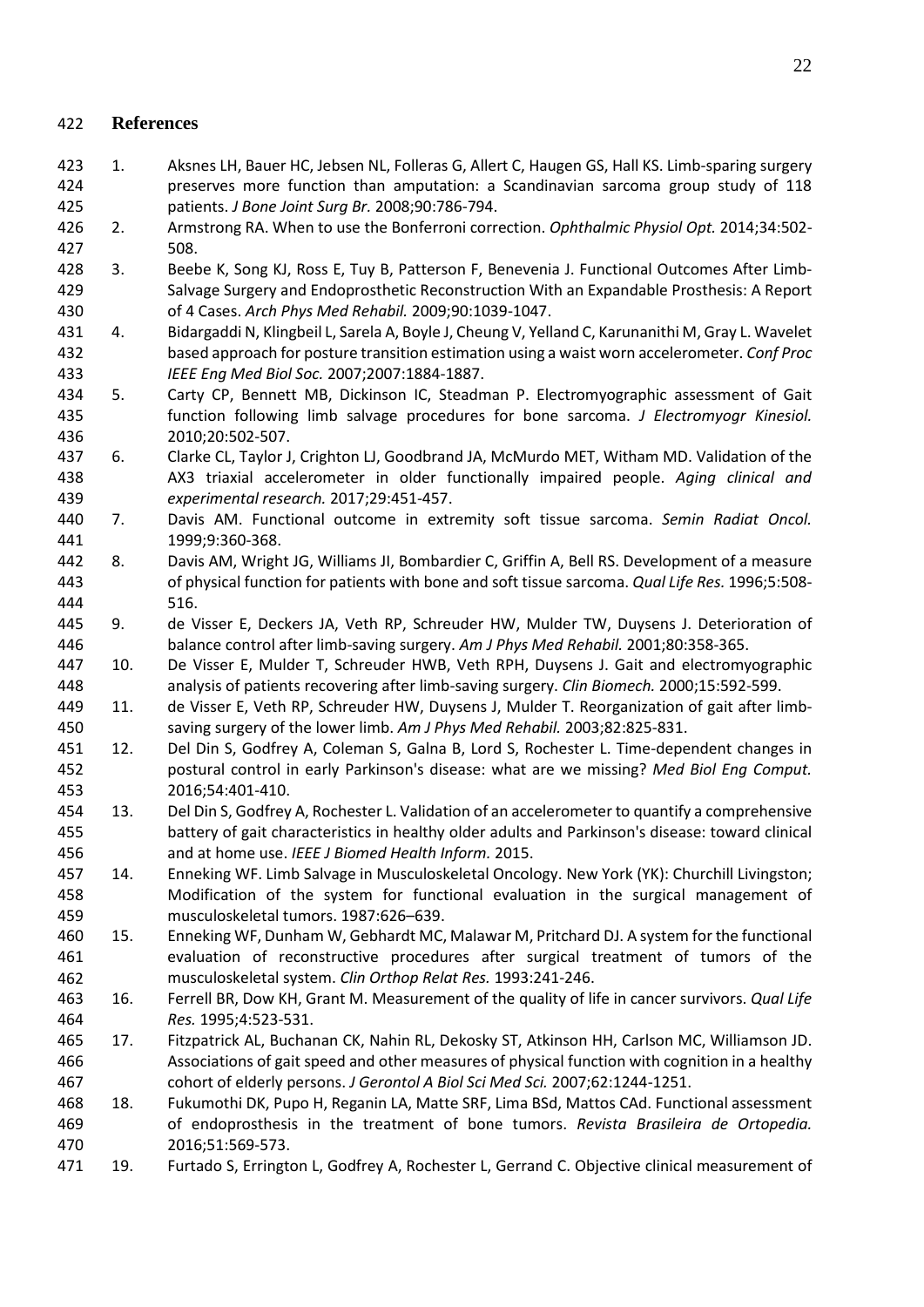- physical functioning after treatment for lower extremity sarcoma; A systematic review. *Eur J Surg Oncol.* 2016;43:968-993.
- 20. Ganz DA, Bao Y, Shekelle PG, Rubenstein LZ. Will my patient fall? *Jama.* 2007;297:77-86.
- 21. Gilchrist LS, Galantino ML, Wampler M, Marchese VG, Morris GS, Ness KK. A framework for assessment in oncology rehabilitation. *Phys Ther.* 2009;89:286-306.
- 22. Godfrey A, Del Din S, Barry G, Mathers JC, Rochester L. Instrumenting gait with an accelerometer: A system and algorithm examination. *Medical Engineering & Physics.*  2015;37:400-407.
- 23. Godfrey A, Din SD, Barry G, Mathers JC, Rochester L. Within trial validation and reliability of a 481 single tri-axial accelerometer for gait assessment. Paper presented at: 2014 36th Annual International Conference of the IEEE Engineering in Medicine and Biology Society; 26-30 Aug. 2014, 2014.
- 24. Godfrey A, Lara J, Munro CA, Wiuff C, Chowdhury SA, Del Din S, Hickey A, Mathers JC, Rochester L. Instrumented assessment of test battery for physical capability using an accelerometer: a feasibility study. *Physiol Meas.* 2015;36:N71-83.
- 25. Godi M, Franchignoni F, Caligari M, Giordano A, Turcato AM, Nardone A. Comparison of reliability, validity, and responsiveness of the mini-BESTest and Berg Balance Scale in patients with balance disorders. *Phys Ther.* 2013;93:158-167.
- 26. Hetzler RK, Stickley CD, Lundquist KM, Kimura IF. Reliability and accuracy of handheld stopwatches compared with electronic timing in measuring sprint performance. *J Strength Cond Res.* 2008;22:1969-1976.
- 27. Hickey A, Gunn E, Alcock L, Del Din S, Godfrey A, Rochester L, Galna B. Validity of a wearable accelerometer to quantify gait in spinocerebellar ataxia type 6. *Physiol Meas.* 2016;37:N105- n117.
- 28. Horak FB. Clinical measurement of postural control in adults. *Phys Ther.* 1987;67:1881-1885.
- 29. Horak FB. Clinical assessment of balance disorders. *Gait & Posture.* 1997;6:76-84.
- 30. Horak FB. Postural orientation and equilibrium: what do we need to know about neural control of balance to prevent falls? *Age Ageing.* 2006;35 Suppl 2:ii7-ii11.
- 31. Houdijk H, Brown SE, Dieën JHv. Relation between postural sway magnitude and metabolic energy cost during upright standing on a compliant surface. *Journal of Applied Physiology.*  2015;119:696-703.
- 32. Johnson M. Activity Monitors Step Count Accuracy in Community-Dwelling Older Adults. *Gerontology and geriatric medicine.* 2015;1:2333721415601303.
- 33. Khoo TK, Yarnall AJ, Duncan GW, Coleman S, O'Brien JT, Brooks DJ, Barker RA, Burn DJ. The spectrum of nonmotor symptoms in early Parkinson disease. *Neurology.* 2013;80:276-281.
- 34. Kimberlin CL, Winterstein AG. Validity and reliability of measurement instruments used in research. *Am J Health Syst Pharm.* 2008;65:2276-2284.
- 35. Koo TK, Li MY. A Guideline of Selecting and Reporting Intraclass Correlation Coefficients for Reliability Research. *Journal of Chiropractic Medicine.* 2016;15:155-163.
- 36. Ku PX, Abu Osman NA, Wan Abas WA. Balance control in lower extremity amputees during quiet standing: a systematic review. *Gait Posture.* 2014;39:672-682.
- 37. Mancini M, Horak FB, Zampieri C, Carlson-Kuhta P, Nutt JG, Chiari L. Trunk accelerometry reveals postural instability in untreated Parkinson's disease. *Parkinsonism Relat Disord.*  2011;17:557-562.
- 38. Mancini M, Salarian A, Carlson-Kuhta P, Zampieri C, King L, Chiari L, Horak FB. ISway: a sensitive, valid and reliable measure of postural control. *Journal of NeuroEngineering and Rehabilitation.* 2012;9:59-59.
- 39. Mayagoitia RE, Lotters JC, Veltink PH, Hermens H. Standing balance evaluation using a triaxial accelerometer. *Gait Posture.* 2002;16:55-59.
- 40. McCamley J, Donati M, Grimpampi E, Mazza C. An enhanced estimate of initial contact and final contact instants of time using lower trunk inertial sensor data. *Gait Posture.* 2012;36:316-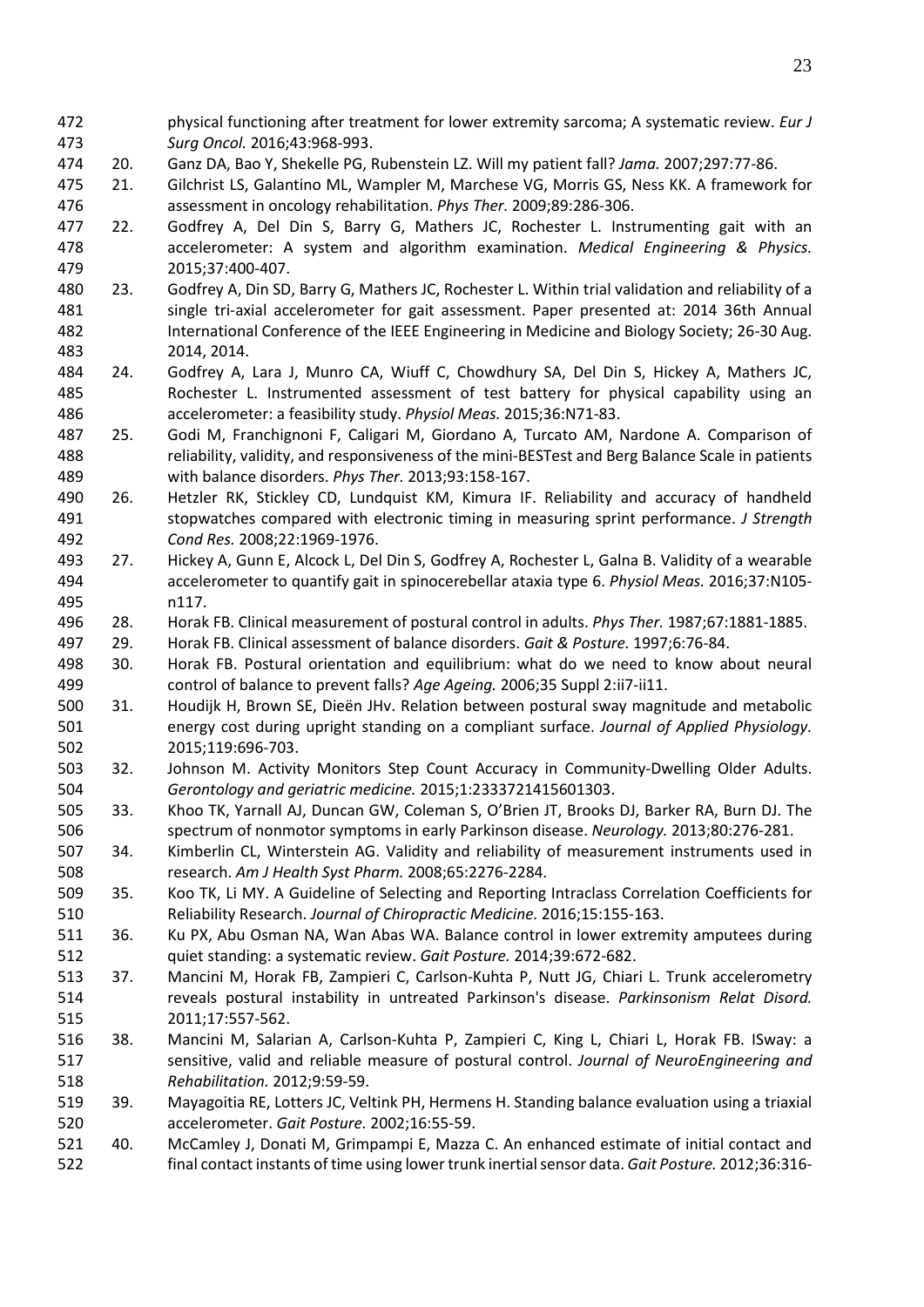318.

- 41. Moghadam M, Ashayeri H, Salavati M, Sarafzadeh J, Taghipoor KD, Saeedi A, Salehi R. Reliability of center of pressure measures of postural stability in healthy older adults: effects of postural task difficulty and cognitive load. *Gait Posture.* 2011;33:651-655.
- 42. Moore SA, Hickey A, Lord S, Del Din S, Godfrey A, Rochester L. Comprehensive measurement of stroke gait characteristics with a single accelerometer in the laboratory and community: a feasibility, validity and reliability study. *Journal of NeuroEngineering and Rehabilitation.*  2017;14:130.
- 43. Ostrosky KM, VanSwearingen JM, Burdett RG, Gee Z. A comparison of gait characteristics in young and old subjects. *Phys Ther.* 1994;74:637-644; discussion 644-636.
- 44. Perneger TV. What's wrong with Bonferroni adjustments. *BMJ : British Medical Journal.*  1998;316:1236-1238.
- 45. Piirtola M, Era P. Force platform measurements as predictors of falls among older people a review. *Gerontology.* 2006;52:1-16.
- 46. Portney LG WMPH. *Foundations of clinical research: applications to practice.* New Jersey: Pearson Education (US); 2000.
- 47. Roach KE. Measurement of Health Outcomes: Reliability, Validity and Responsiveness. *JPO: Journal of Prosthetics and Orthotics.* 2006;18:P8-P12.
- 48. Rompen JC, Ham SJ, Halbertsma JP, van Horn JR. Gait and function in patients with a femoral endoprosthesis after tumor resection: 18 patients evaluated 12 years after surgery. *Acta Orthop Scand.* 2002;73:439-446.
- 49. Sandroff BM, Motl RW, Pilutti LA, Learmonth YC, Ensari I, Dlugonski D, Klaren RE, Balantrapu S, Riskin BJ. Accuracy of StepWatch™ and ActiGraph Accelerometers for Measuring Steps Taken among Persons with Multiple Sclerosis. *PLoS ONE.* 2014;9:e93511.
- 50. Schmid AA, Van Puymbroeck M, Altenburger PA, Miller KK, Combs SA, Page SJ. Balance is associated with quality of life in chronic stroke. *Top Stroke Rehabil.* 2013;20:340-346.
- 51. Sim J, Arnell P. Measurement validity in physical therapy research. *Phys Ther.* 1993;73:102- 110; discussion 110-105.
- 52. Studenski S, Perera S, Wallace D, Chandler JM, Duncan PW, Rooney E, Fox M, Guralnik JM. Physical performance measures in the clinical setting. *J Am Geriatr Soc.* 2003;51:314-322.
- 53. Sugiura H, Katagiri H, Yonekawa M, Sato K, Yamamura S, Iwata H. Walking ability and activities of daily living after limb salvage operations for malignant bone and soft-tissue tumors of the lower limbs. *Arch Orthop Trauma Surg.* 2001;121:131-134.
- 54. Turcot K, Allet L, Golay A, Hoffmeyer P, Armand S. Investigation of standing balance in diabetic patients with and without peripheral neuropathy using accelerometers. *Clinical Biomechanics.*  2009;24:716-721.
- 55. Tyson SF, Hanley M, Chillala J, Selley AB, Tallis RC. The relationship between balance, disability, and recovery after stroke: predictive validity of the Brunel Balance Assessment. *Neurorehabil Neural Repair.* 2007;21:341-346.
- 56. Vaught SL. Gait, Balance, and Fall Prevention. *The Ochsner Journal.* 2001;3:94-97.
- 57. Visser JE, Carpenter MG, van der Kooij H, Bloem BR. The clinical utility of posturography. *Clin Neurophysiol.* 2008;119:2424-2436.
- 58. Wickramasinghe NR, Clement ND, Singh A, Porter DE. Sarcoma Excision and Pattern of Complicating Sensory Neuropathy. *ISRN Oncology.* 2014;2014:168698.
- 59. Williams EN, Carroll SG, Reddihough DS, Phillips BA, Galea MP. Investigation of the timed 'up & go' test in children. *Dev Med Child Neurol.* 2005;47:518-524.
- 60. Winter DA, Patla AE, Frank JS, Walt SE. Biomechanical walking pattern changes in the fit and healthy elderly. *Phys Ther.* 1990;70:340-347.
- 61. Yarnall AJ, Breen DP, Duncan GW, Khoo TK, Coleman SY, Firbank MJ, Nombela C, Winder- Rhodes S, Evans JR, Rowe JB. Characterizing mild cognitive impairment in incident Parkinson disease: the ICICLE-PD study. *Neurology.* 2014;82.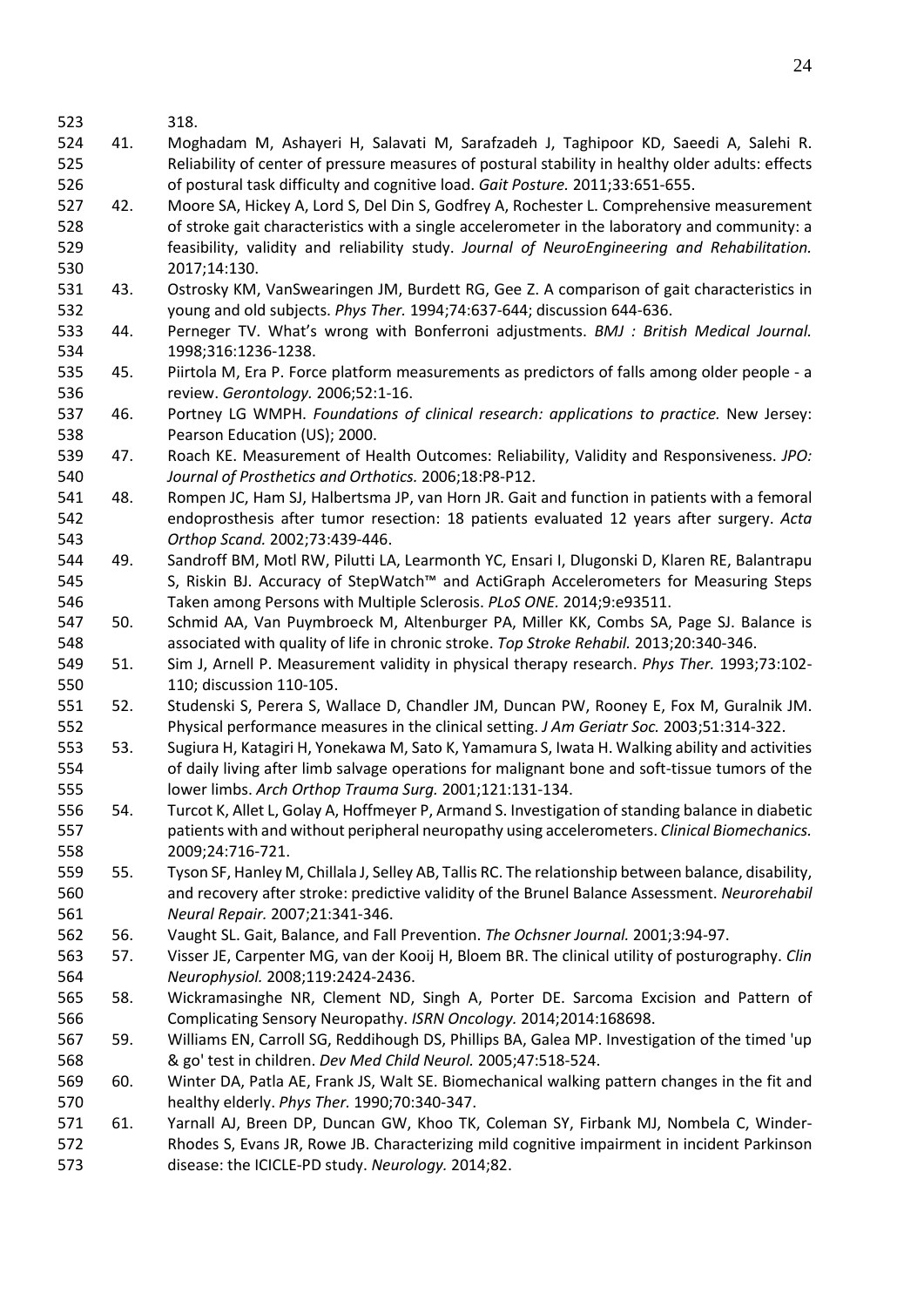- 62. Zampieri C, Salarian A, Carlson-Kuhta P, Aminian K, Nutt JG, Horak FB. The instrumented timed up and go test: potential outcome measure for disease modifying therapies in Parkinson's disease. *J Neurol Neurosurg Psychiatry.* 2010;81:171-176.
- 63. Zijlstra W, Hof AL. Assessment of spatio-temporal gait parameters from trunk accelerations during human walking. *Gait Posture.* 2003;18:1-10.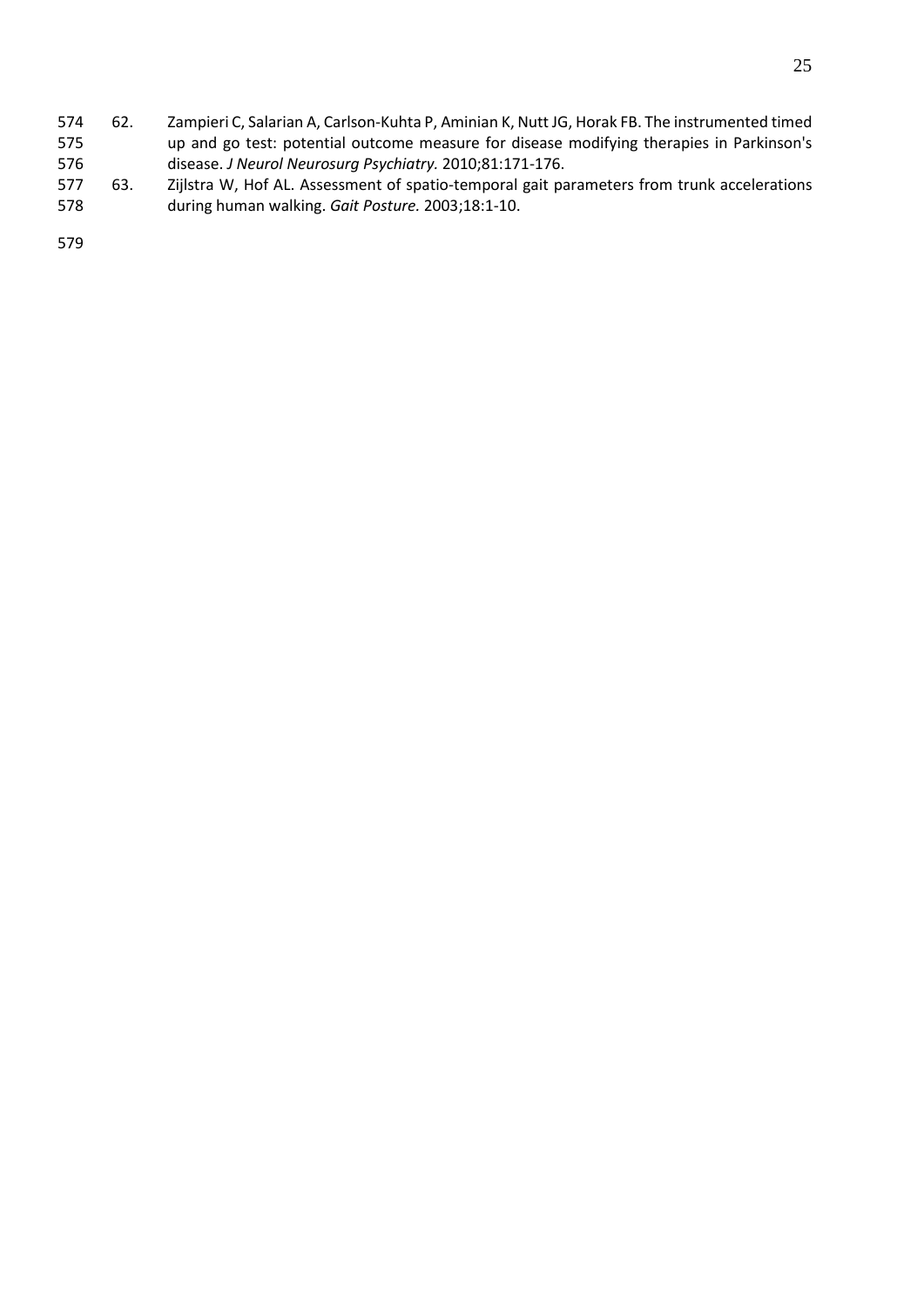#### **Legends**

**Fig. 1** Flowchart of recruitment

**Fig. 2** (A) Photograph of a body-worn monitor device, the Axivity AX3, a triaxial

accelerometer that captures acceleration in vertical (X axis), mediolateral (Y axis) and AP (Z

axis) directions. (B) Body-worn monitor on the low back at fifth lumbar vertebra (L5) level

for laboratory testing. (C) Raw acceleration signal obtained from a body-worn monitor during

an activity. The orange line is the acceleration signal measured in the AP direction, the

yellow line is the acceleration signal measured in the mediolateral direction, and the blue line

is the acceleration signal measured in the vertical direction.

**Fig. 3** Examples of normal balance outcome versus impaired balance outcomes in patients are

shown here. (A) Normal ellipsis outcome in a 19-year-old male treated with above-knee

limb-sparing surgery (excision plus proximal femoral reconstruction) for a bone tumor in the

592 thigh demonstrates a low ellipsis =  $0.0113 \text{ m}^2/\text{s}^4$ , or a small area of postural sway. (B)

Impaired ellipsis outcome in a 22-year-old male treated with an above-knee amputation for a

594 bone tumor in the thigh demonstrates a high ellipsis =  $0.5890 \text{ m}^2/\text{s}^4$ , or a large area of

postural sway. (C) Normal f95 outcome in a 19-year-old female in the above-knee limb-

sparing surgery group (resection of adductor compartment of thigh for a soft tissue tumor)

demonstrates a low frequency of sway in the mediolateral direction = 1.160 Hz. (D) Impaired

outcome in a 22-year-old male treated with an above-knee amputation for a bone tumor in the

599 thigh demonstrates a high frequency of sway in the mediolateral direction, with a f95\_ML =

3.140 Hz.

**Fig. 4** Jitter plots to show an increased postural sway in tumor patients compared with

602 healthy controls ( $p < 0.05$ ). (A) Higher ellipsis in patients compared with heathy controls. (B)

Higher jerk in patients compared with healthy controls.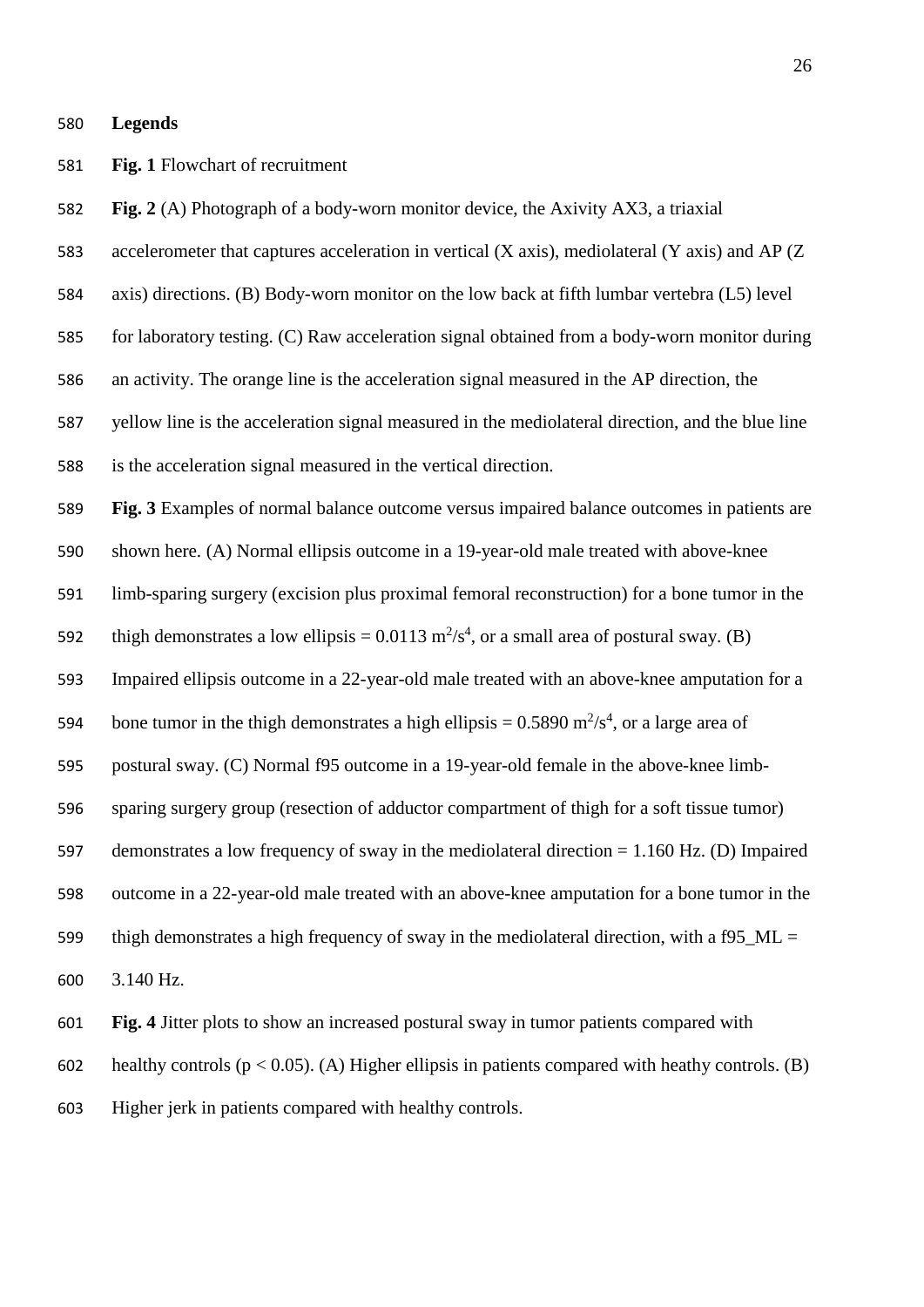**Fig. 5** Jitter plots demonstrate an altered gait in tumor patients compared with healthy

605 controls ( $p < 0.05$ ). (A) A higher step time is seen in patients compared with heathy controls.

(B) A lower step velocity is seen in patients compared with heathy controls.

- **Fig. 6** Bland-Altman plots for body-worn monitor measures versus standard manual
- techniques are shown here. (A) This figure shows the video step count versus body-worn

monitor step count. (B) The stopwatch TUG time versus the iTUG time is shown here.

#### **Supplemental Fig. 1**

 This figure demonstrates the derivation of balance outcomes from the standing (balance) test 613 in a tumor patient. (A) Ellipsis derived from an accelerometer signal: On the  $y-z$  [(ML)- (AP)] axis plane, the blue lines are the acceleration signal from BWM and red is the elliptical area which includes 95 % acceleration trajectories in the AP and ML directions. The area of sway was assessed using MATLAB® (R2012a) functions. (B) Frequency in mediolateral direction (f95\_ML) derived from an accelerometer signal. The power spectrum is represented in red and final result below which 95% of the accelerations are present are represented by 619 the black dotted line.  $ML =$  mediolateral.

# **Supplemental Fig. 2**

 This image depicts the derivation of gait outcomes from the intermittent fast walk test in a tumour patient. (A) The raw vertical acceleration signal during a fast walk trial is represented by blue lines, which were used for data processing. (B) In this Zoomshot of initial contact (IC) and final contact (FC) events, the pink diamond dots represent the initial contact and the red dots represent the final contact and are used to derive temporal gait measures (step time, stride time, stance time, swing time).

 (C) We used the Inverted Pendulum Model to derive step length. The leg movement reflects an inverted pendulum model, where l denotes the leg length, h denotes the vertical